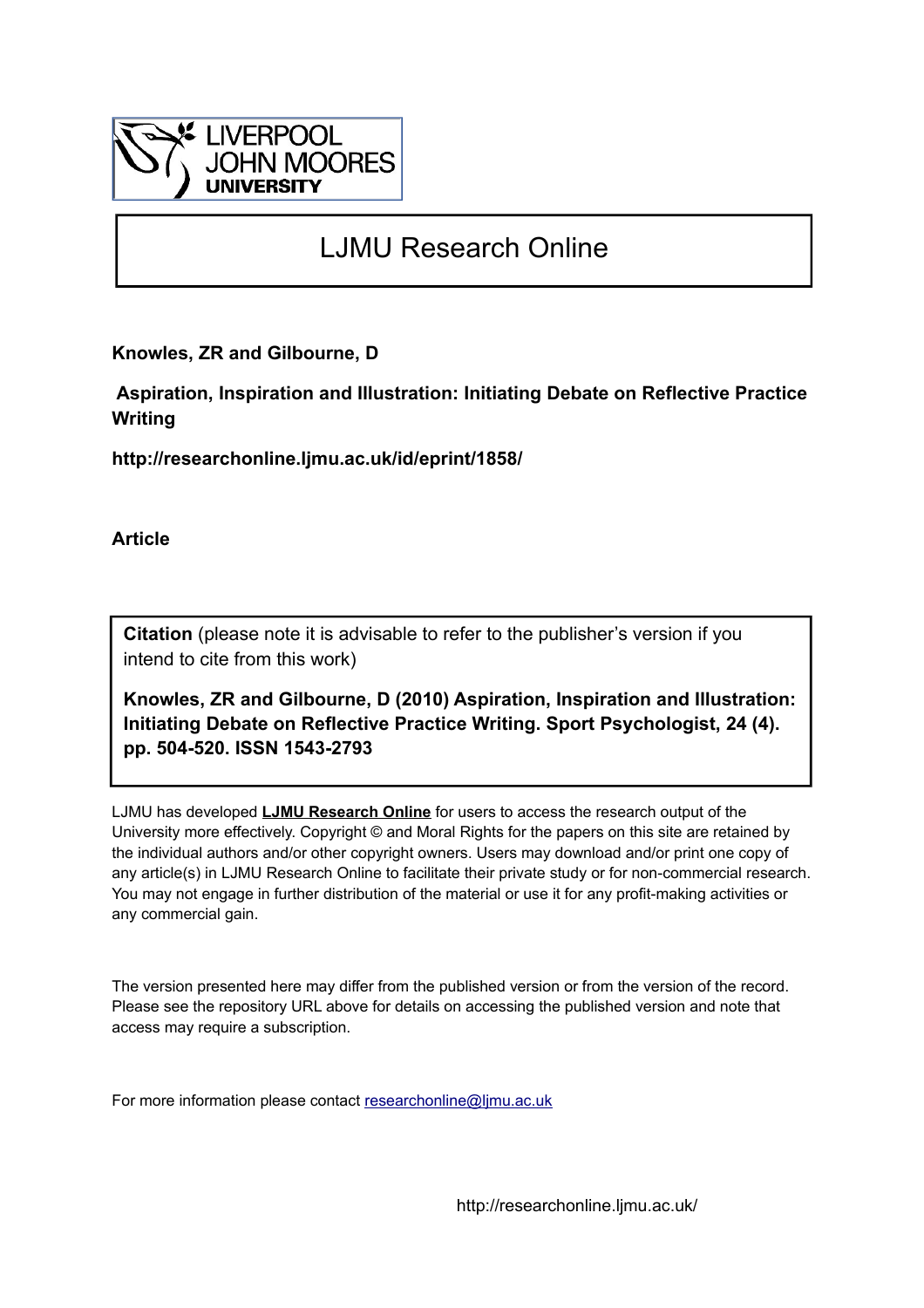Running Head: REFLECTIVE WRITING

Aspiration, inspiration and illustration: Initiating debate on reflective practice writing.

## Zoe Knowles PhD

School of Sport and Exercise Science, Liverpool John Moores University, Liverpool, UK

# David Gilbourne PhD

Cardiff School of Sport, University of Wales Institute Cardiff, Cardiff, UK.

Original submission date:  $24<sup>th</sup>$  July 2009

Revised submission date:  $10^{th}$  November 2009

This paper is based on prior and on-going research into reflective practice in sport.

Correspondence on this article should be sent to Dr Zoe Knowles, School of Sport and Exercise Sciences, Liverpool John Moores University, Henry Cotton Campus, Webster Street, Liverpool, UK, L3 2ET. [Z.R.Knowles@ljmu.ac.uk](mailto:Z.R.Knowles@ljmu.ac.uk)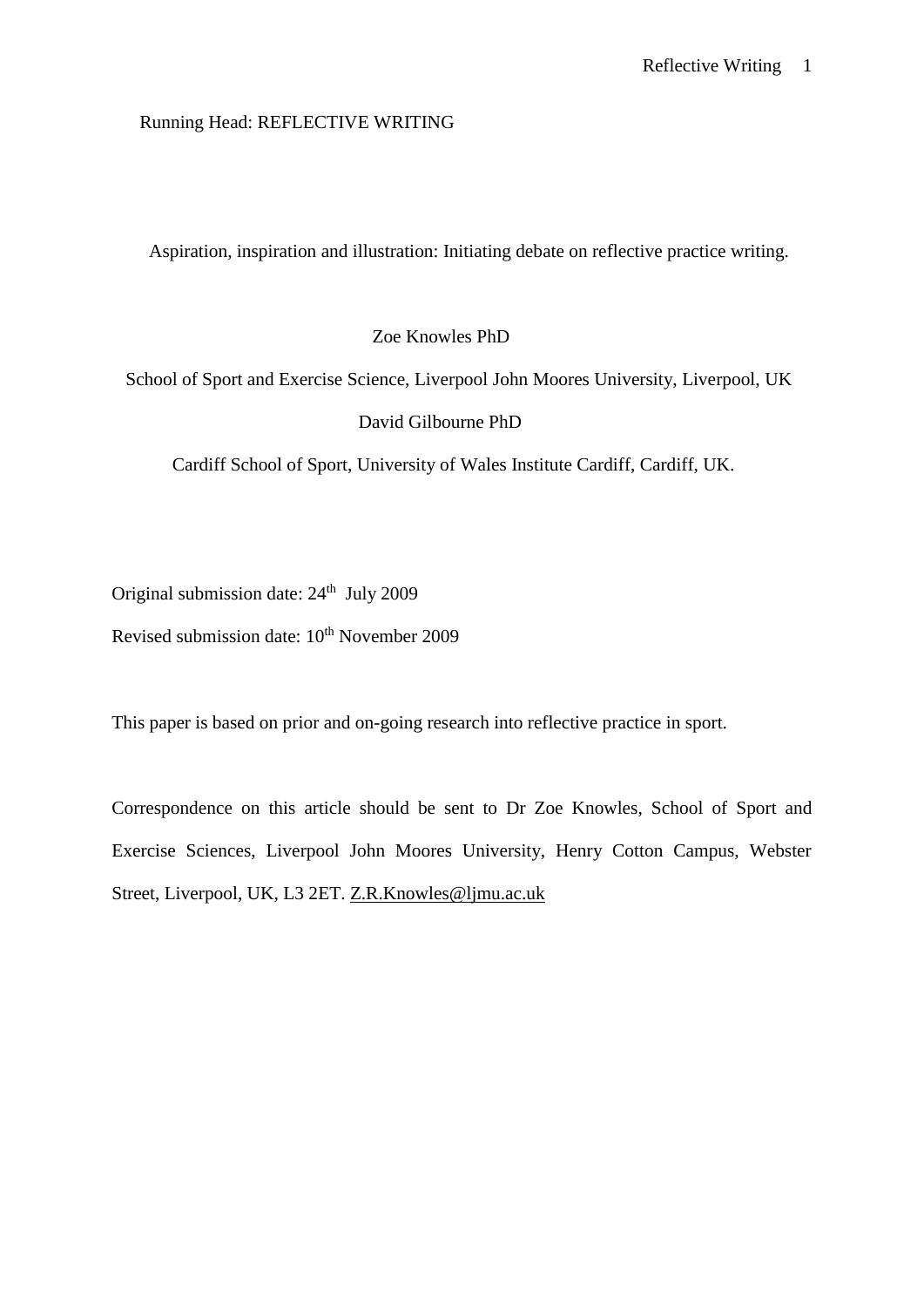### Abstract

| I |  |
|---|--|

 The present article contemplates the future of reflective practice in the domain of applied sport psychology and, in so doing, seeks to engender further critical debate and comment. More specifically, the discussion to follow re-visits the topic of 'reflective-levels' and builds a case for 'critical reflection' as an aspiration for those engaged in pedagogy or applied sport psychology training regimens. Assumptions and commentators associated with critical social science (e.g., Habermas, 1974; Carr & Kemmis, 1986), action research (e.g., Carr & Kemmis, 1986; Leitch & Day, 2000), and critical reflection (e.g., Morgan, 2007) suggest a number of foundation points from which critical reflection might be better understood. Finally, writing about ones- self via the processes of critical reflection and through reflective practice more generally are briefly considered in cautionary terms (Bleakley, 2000; du Preez, 2008). Auto- ethnography in sport (Gilbourne, 2002; Stone, 2009) is finally proposed as one potential source of illustration and inspiration for reflective practitioners in terms of both content and style.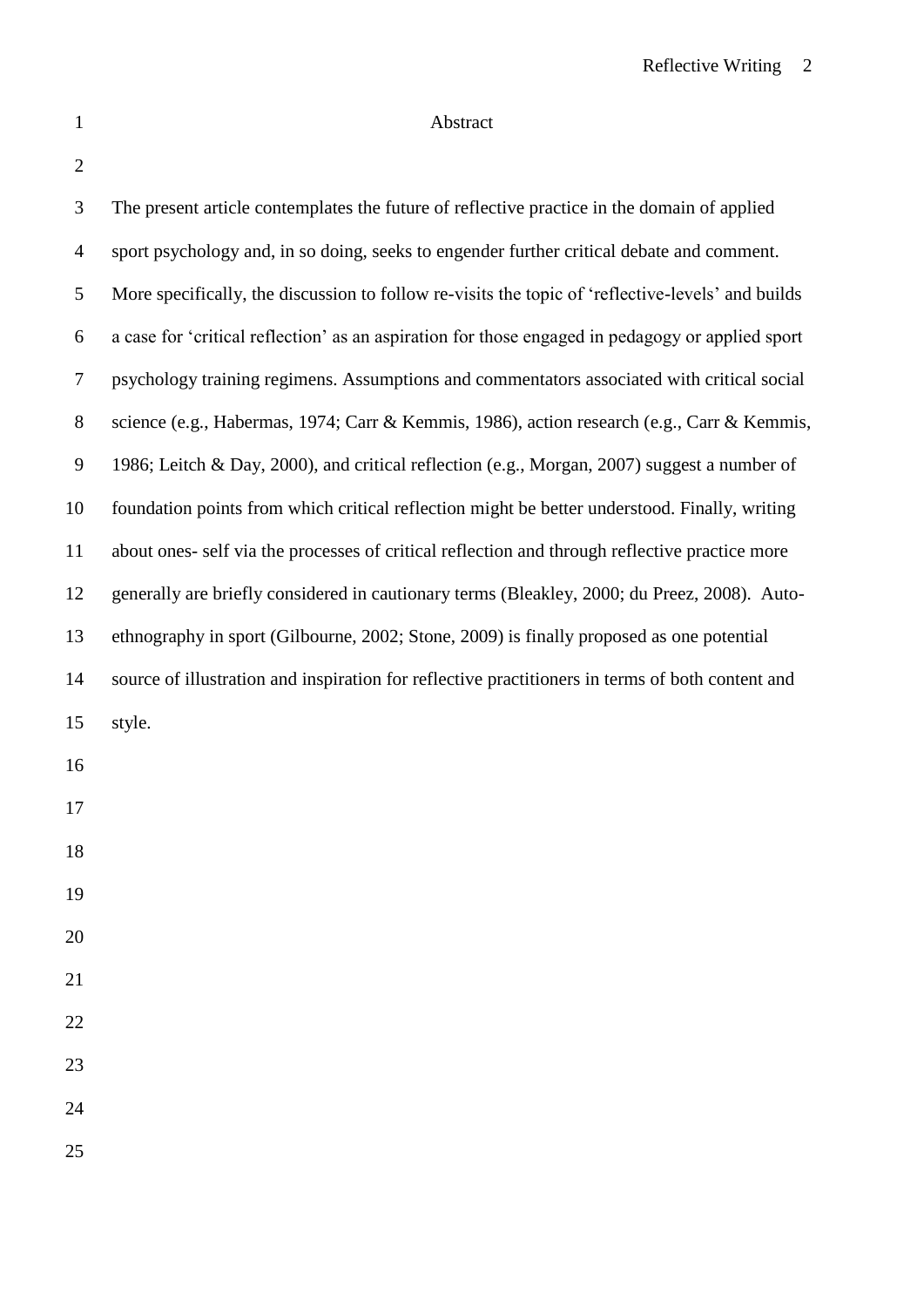Aspiration, inspiration and illustration: Initiating debate on reflective practice writing A growing body of literature has provided insights into the processes and outcomes that might be associated with reflective practice. For example, Holt and Strean (2001) illustrated the reflections of a neophyte practitioner, and since then several other papers from early career practitioners have emerged (e.g., Cropley, Miles, Hanton, & Niven, 2007; Jones, Evans, & Mullen, 2007; Knowles, Gilbourne, Tomlinson, & Anderson, 2007; Lindsay, Breckon, Thomas, & Maynard, 2006; Woodcock, Richards, & Mugford, 2008). In contrast to those offerings by early career practitioners, The British Psychological Society (BPS) Sport and Exercise Psychology Review Special Issue (2006) collated seven reflective accounts from *experienced* practitioners who had provided sport psychology support at the Olympic Games in Athens. In addition to the above accounts of reflective practice Anderson, Knowles and Gilbourne (2004) have made a more generic case for reflective practice being deployed to support applied training within sport psychology. Collectively, the literature from the sport domain has helped to promote a more thorough understanding of what reflective practice is (and indeed isn't).

 There is evidence to suggest that reflective practice is being increasingly recognized as an important process within the broader canvas of applied sport psychology. In the UK for example, the British Association of Sport and Exercise Science (BASES) supervised experience program (2004-2009) required supervisees to engage in critical reading of key journal sources and to use this material to stimulate their own engagement in and evidence of this process. The 2009 programme has now located reflection as a key skill within one of ten competencies, offers direct training and guidance on techniques and states that competency in reflective practice must be achieved (http://www.bases.org.uk/Supervised-Experience). Within the BPS guidelines for Stage Two training there is an expectation that reflective practice will take place and be evidenced through a reflective log or diary. Furthermore,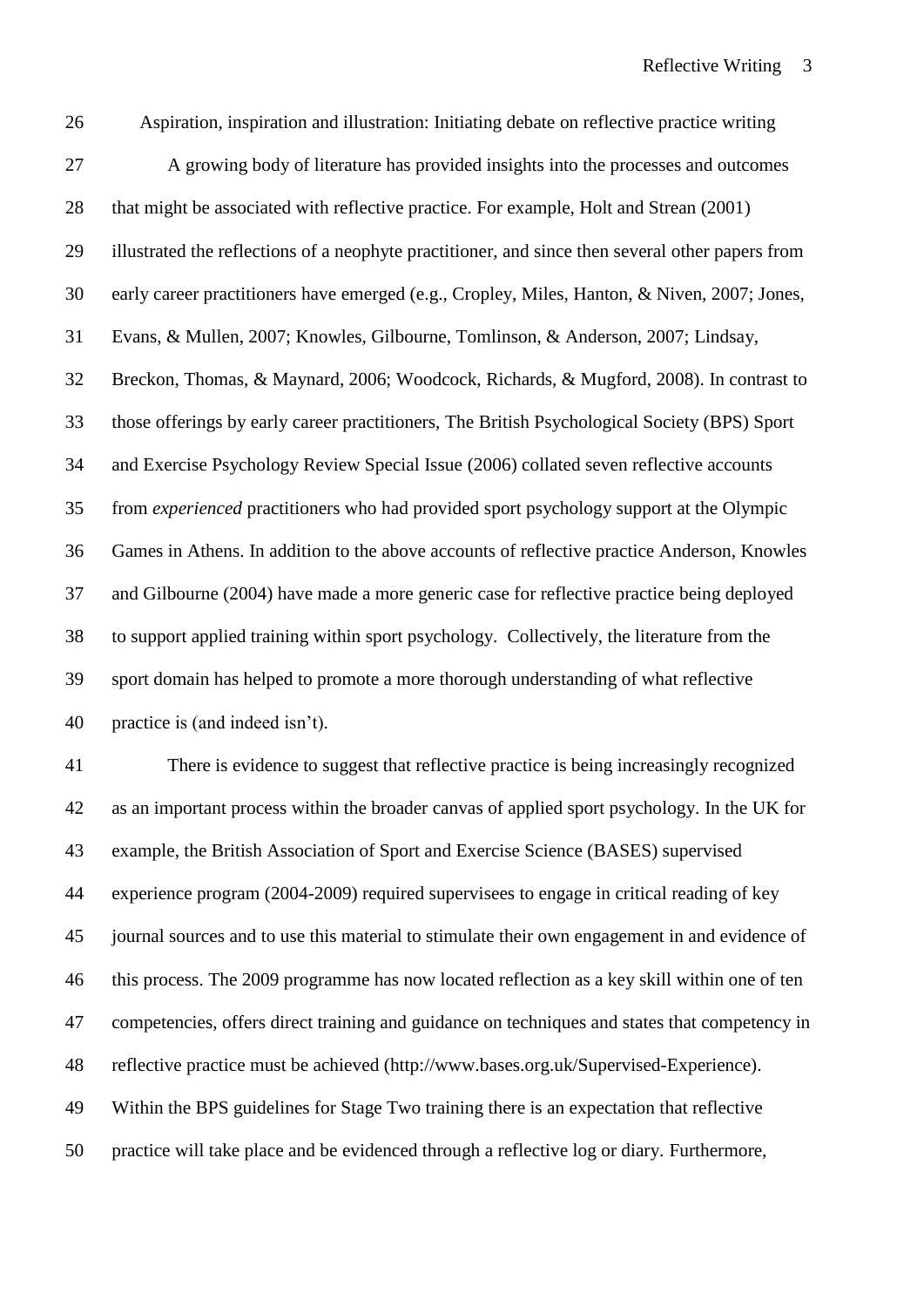transfer from the (BASES) accredited status to BPS Chartership is subject to candidates providing a portfolio containing (amongst other requirements) "substantial evidence of reflective practice" [\(http://www.bps.org.uk/careers/society\\_qual/spex/downloads.cfm\)](http://www.bps.org.uk/careers/society_qual/spex/downloads.cfm). These developments indicate that reflective practice is becoming a common process within UK-based sport psychology training. This together with the recent accounts of reflective practice being used internationally in sport psychology training and practice (e.g., Holt & Strean, 2001; Tod, 2007; Van Raalte & Andersen, 2000), underscores the importance of sustaining a critical dialogue on themes and processes that might influence the direction and efficacy of reflective practice more generally. The present article is, in part, based on the above view and considers the future of reflective practice in both supportive and critical terms.

# *Challenges for those engaged in reflection.*

 As reflective practice becomes increasingly embedded with applied training it is likely that the writing of reflective experiences for applied training and applied/research- based peer review publications of reflective accounts will become more widespread. Recently completed doctoral research (Knowles, 2009) suggested that when reflective practice is associated with a professional training program then program directors may feel a need seek out means through which to integrate reflective practice into the associated professional development curricula (e.g., B.Sc/M.Sc Sport Psychology programs accredited by the BPS). Alongside these pragmatic/pedagogic considerations Knowles (2009) also suggested that educators, supervisors/mentors and reflective practitioners continue to explore, possibly in a more philosophical sense, what the reflective process might be trying to achieve and what it might become. In general terms, it is possible to speculate these reflect a few of the challenges for those practitioners and educators/mentors who will expect to utilize or evaluate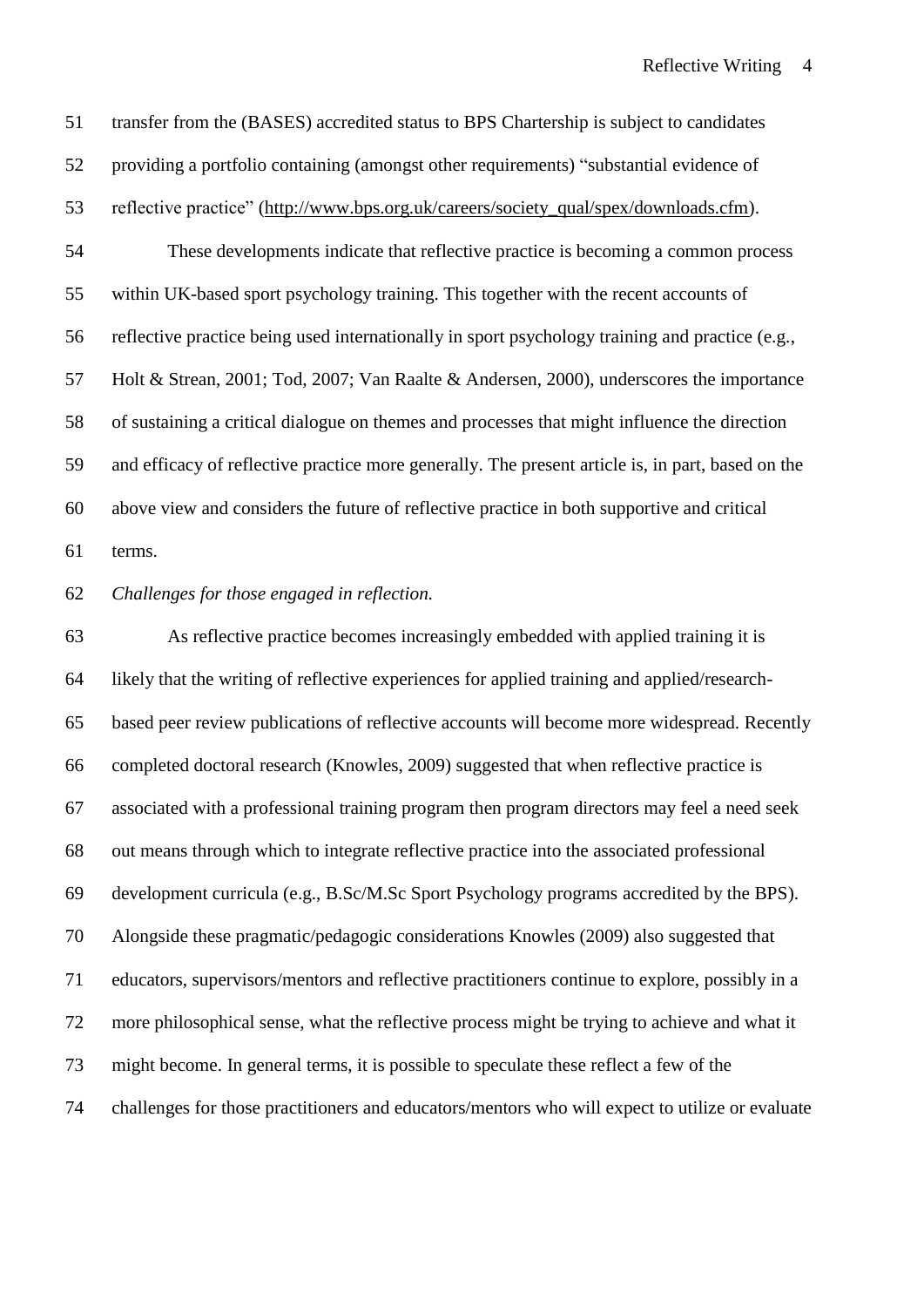reflective practice. It seems timely then to consider how reflection and the writing of reflective accounts might develop and mature in the years ahead.

 Challenges that emerge from asking such a wide ranging questions do, at some point, relate to the "end-product" of reflection both in terms of how reflection impacts upon personal awareness and also how such awareness might be conveyed via the style and content of reflective writing. The way reflective experiences are presented in text impacts upon both pedagogy-related assessments and on reflective writing that emerges from applied training. In an attempt to stimulate debate on this issue the present article seeks to critically explore the issue of reflective levels and consider, more specifically, how *critical* reflection might be first, understood and secondly, conveyed in writing. In undertaking this task the present paper seeks to propose ideas for those who might presently, or in the future, write and/or evaluate reflective texts.

Writing reflectively: Revisiting reflective levels.

 At this moment in time the dominant method of representation for reflection appears to be via a written account presented at intervals within, or at the conclusion of, a period of training. Given that reflective practice, reflective writing and the evaluation of both is a relatively new experience for many of those who practice within the sport and exercise sciences the process might be seen as one that is evolving. At such an embryonic moment it seems reasonable to ponder questions such as "What should be reflected on?" and "How reflective-experience might be written down?" These and other questions are considered here by placing an emphasis on the demonstration of different *reflective levels*. The notion of 'reflective level' in the sport domain was first discussed by Knowles, Gilbourne, Borrie, and Nevill (2001). At that time, it was proposed as a means by which both writer and reviewer might locate and plot development from a lower (pragmatic and localized practice-based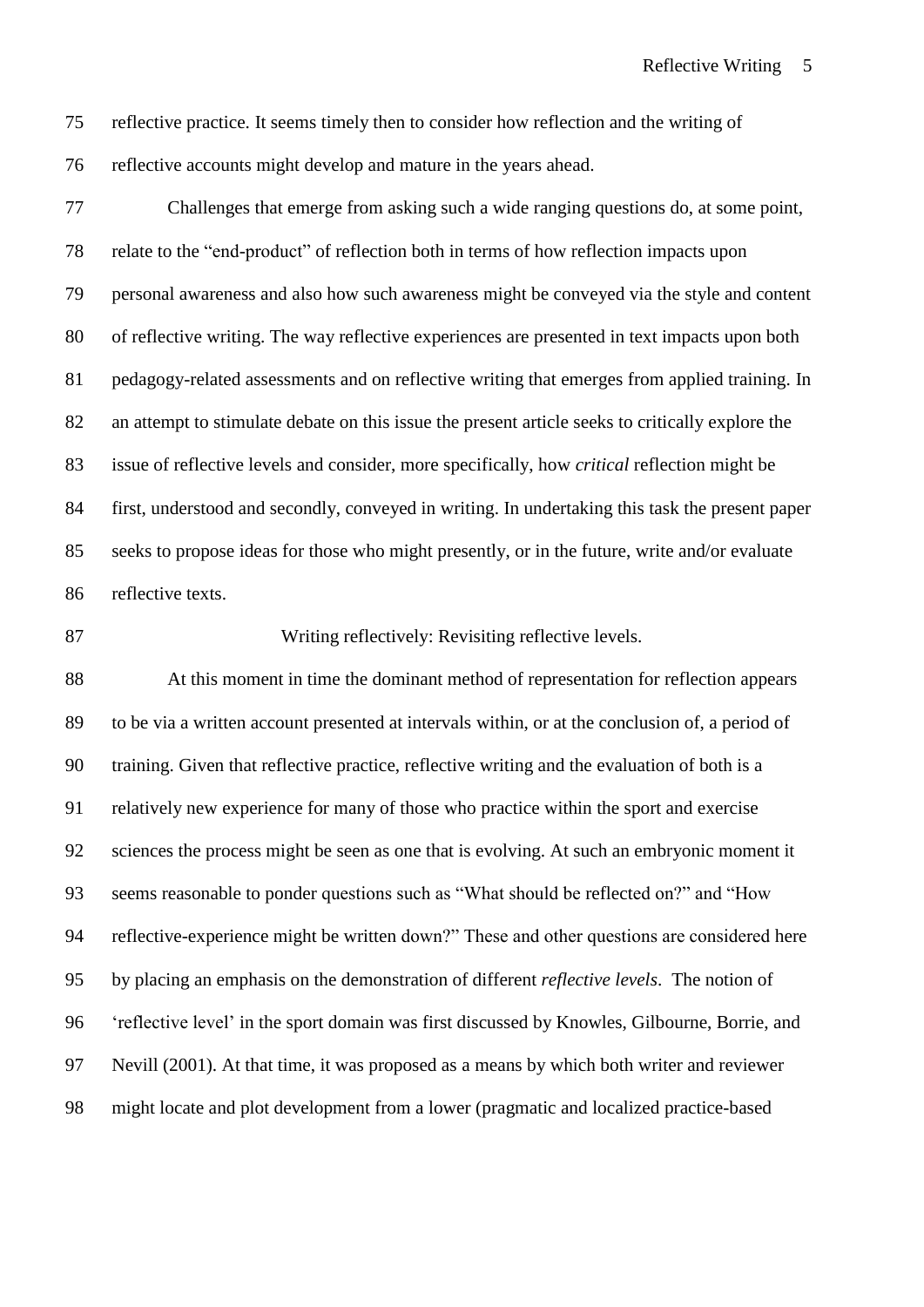reflection), through a phase that demonstrated emotional engagement and towards a higher/critical level of reflection.

 One troublesome by-product that emerges from the promotion of a reflective hierarchy (or any hierarchy for that matter) is that lower levels in the hierarchy might be devalued when contrasted with higher elements. Texts that seek to demonstrate critical reflection are quite common, particularly across the Action Research literature (e.g., Morley, 2007) and this desire to demonstrate critical engagement suggests that a certain value has been placed on such an attainment. Awareness of such tendencies led Knowles (2009) to caution readers against the perception of reflection that is *technical* (linked typically with issues of efficiency, effectiveness and accountability), and reflection that is *practical* in nature (associated with the exploration of personal meaning) being viewed as (somehow) less valuable or less 'mature' than reflection which demonstrates *critical* engagement (see Anderson et al., 2004 for further detail on these terms).

 In the present text the idea that one form of reflection might always be viewed as superior to another is seen as a difficult proposition to sustain. For example, it would appear logical for technical or critical observation to be viewed as both reasonable and/or inappropriate depending on the context in which the reflection takes place. In other words it seems fair to suggest that different scenarios are better suited to different types of reflection. Two illustrations are used here to clarify this line of thinking. First, if a particular sport psychology intervention consistently generates a lack of positive response from the client then the practitioner might benefit from a period of technical and/or practical reflection, "what is it about this intervention that isn't working?" or "why does the client seem so reluctant to work with me?" A different example might find a sport psychologist sensing a longitudinal and ill-defined dissatisfaction with their own practice. In this more opaque case reflection across all three levels of interest might be useful but critical reflection might be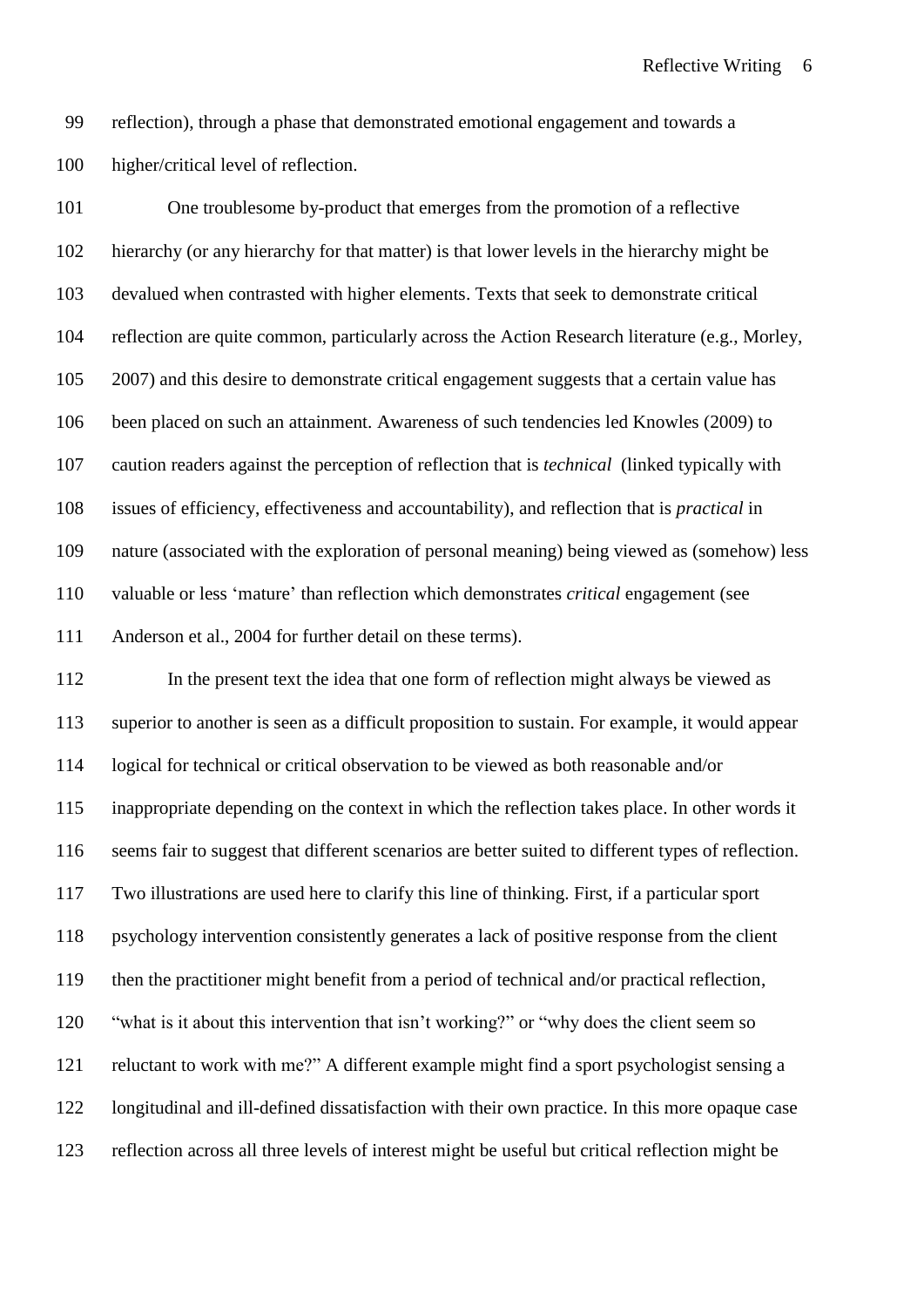particularly valuable in assisting the psychologist to view their work in a more expansive, 125 profound and insightful manner.

 It has already been noted that the demonstration of critical reflection need not necessarily be a prerequisite for peer review dissemination. The contemporary reflective literature houses a number of manuscripts that are based primarily upon technical and practical reflections and these are both informative and interesting. We make this observation to stress the utility of technical and practical reflection and to ensure that the arguments that follow do not make readers feel that we somehow downgrade this form of reflection or writing.

 The above points aside, the remainder of the paper does focus (almost exclusively) on the issue of critical reflection and a number of rationale are offered to support this emphasis. First of all critical reflection is not widely evidenced in the reflective sports literature (see Knowles et al., 2007). Secondly, the challenges associated with critical reflection might be unclear to many. Finally, and by tackling certain issues associated with points one and two, there would appear to be a need to identify and offer illustrations from a literature source that engages with critical thinking and can provide evidence of how this genre might appear to the reader. Consequently auto-ethnography is presented here as one potential source of critical writing that demonstrates different forms of author-engaged writing-style. To further support these three observations an overview of the role of critical reflection within reflective practice (critical reflective practice) would appear timely and the next few lines attempt to sketch out a foundation point from which the present paper can progress.

 It is clear that the demonstration of critical reflection is not an expectation within undergraduate curricular or a factor in the *early* phases of applied training for that matter (as perhaps seen with Woodcock et al., 2008). It has also been established that critical reflection does not act as criteria for publication. Those observations aside, the case for critical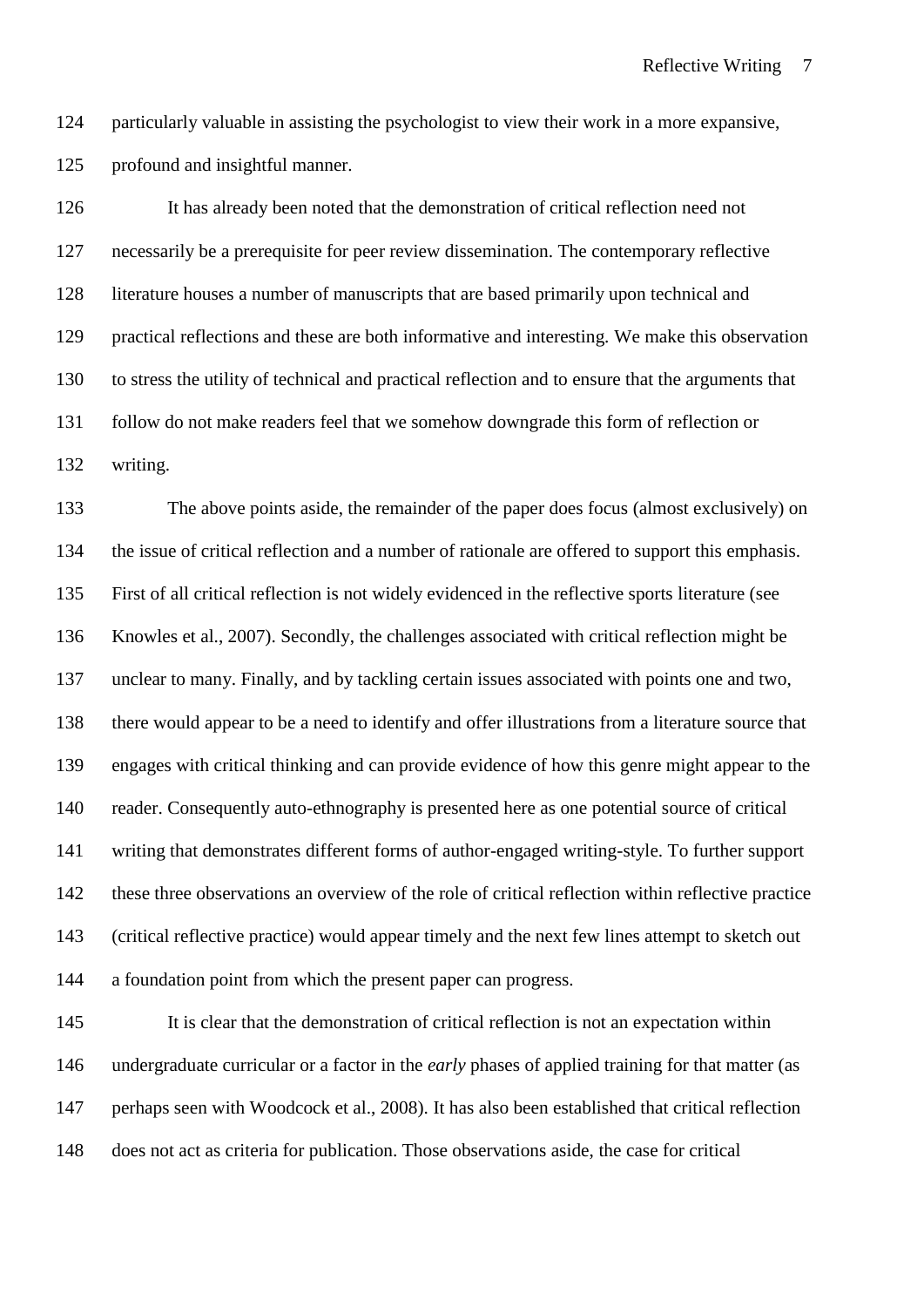reflection being demonstrated towards the *concluding* stages of postgraduate education/applied instruction (i.e. BPS Stage Two in the UK) is a more compelling proposition and we return to this point in the concluding section. To extend participation in critical reflective practice beyond the realm of professional training is it positioned here as a means by which experienced practitioners can also develop and document effective practice with clients. The discussion to follow is based on a perceived need to explore both the possibilities and the difficulties associated with critical reflective practice. The text to follow seeks first of all to clarify what critical reflection might include and secondly considers where those interested in or engaged with reflective practitioners/practice might look for further guidance, illustration and inspiration.

*Critical reflective practice: Establishing what it might mean.*

 One way of beginning a conversation on critical reflective practice is to consider critical reflection first of all. Being critical in the sense of noting, "that practice did not work, I need to work out why and change it" or, "I am overly involved emotionally with this team and need to step back", is of course very useful but these two statements indicate critique (rather than critical reflection) and moreover suggest that technical and practical reflection can harbor such observations. This notion of critique can be associated with critical thinking as espoused by Ziegler (1995). These examples, however, are not at all related to critical reflection (as outlined in the discussion to follow) as this we associated primarily with the notion of critical social science. Knowles et al. (2001) described critical reflection as follows: At this level, issues of justice and emancipation enter deliberations over the value of professional goals and practice. The practitioner makes links between the setting of everyday practice and broader social structure and forces and may contribute to ethical decision making in practice. (p. 192)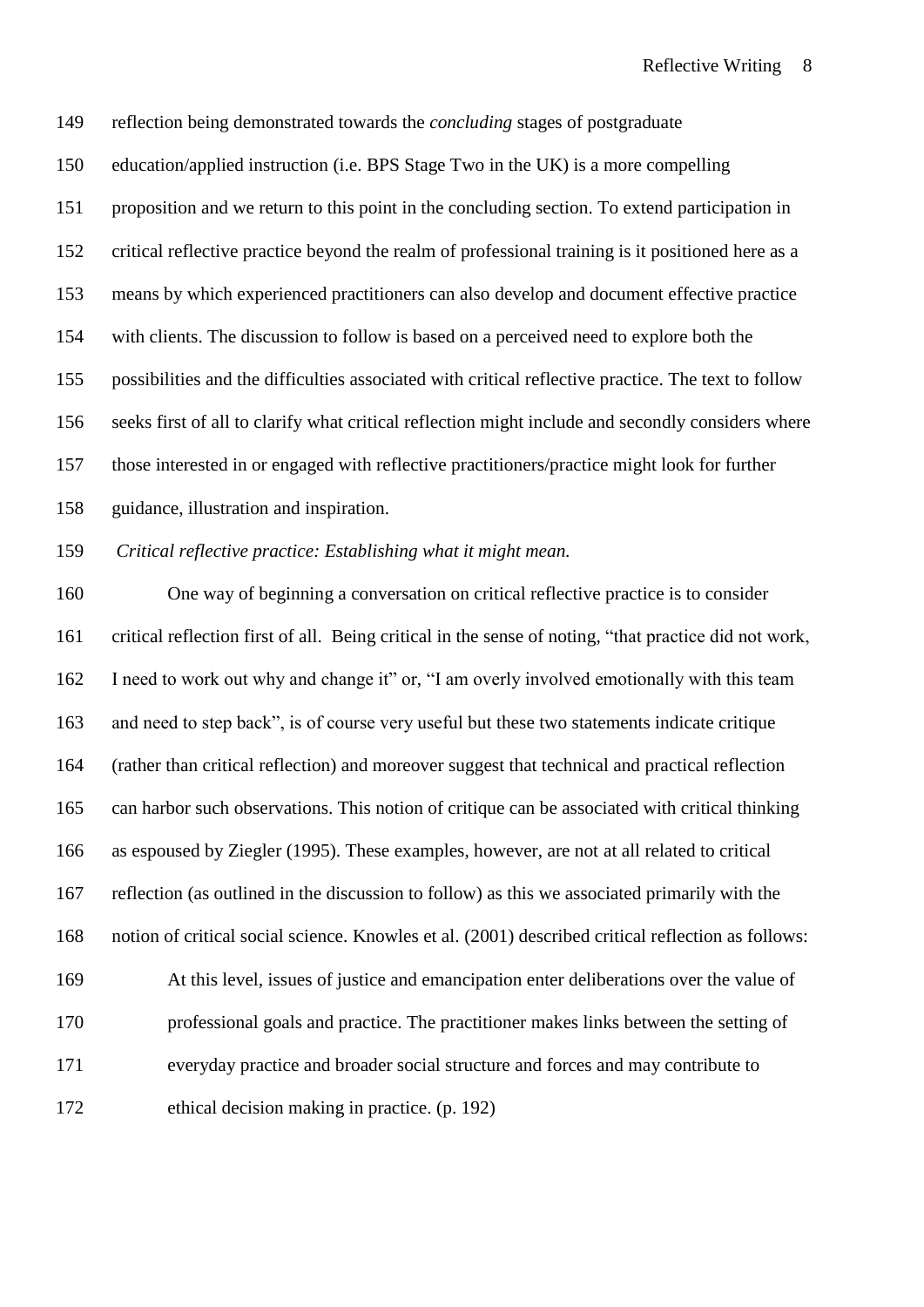In making the above point we are wary that notions of "justice" and "emancipation" may seem rather esoteric even fanciful, however, in professional practice matters of justice (such as fairness and equity) and emancipation (a sense of being set free from constraining influences) are central to ethical practice that seeks to help and avoid coercion. In that regard, the above terms may, at first glance, spear some distance away from the day-to-day grind of everyday work, yet, and in our view, are central to it. In the discussion to follow themes of justice and emancipation will appear several times, will also be related to different literature sources and be constantly related to the notion of critical social science.

*Locating critical debate within action research literature*

 The action research literature houses a philosophy and nomenclature dominated by references to 'critical' engagement. Commenting on typologies that have been used to guide action-research, Gilbourne (1999) suggested that evidence for critical engagement related to an awareness and examination of self in juxtaposition to wider contextual matters such as institutional power, a view that also embraced the possibilities afforded by personal empowerment and emancipation of self and/or others. Similarly, Leitch and Day (2000) in a paper that sought to integrate reflective practice and action research argued that teachers' who undertake action research in the classroom, often neglect or give insufficient attention to the nature of the reflective process. Their case hinted towards a critical agenda as they proposed that reflection is not a cursory experience but rather a multi-faceted and potentially empowering process, sentiments that have been echoed by a number of commentators over the years. For example, Schön (1983) emphasized the complexity of the reflective process by differentiating between reflection-on and reflection-in-action. He argued that reflection-on- action was a process of *systematic* and *thoughtful* analysis that drew knowledge from experience. In contrast reflection-in-action was related to the thinking that takes place 'in-vivo' (thinking on one's feet!).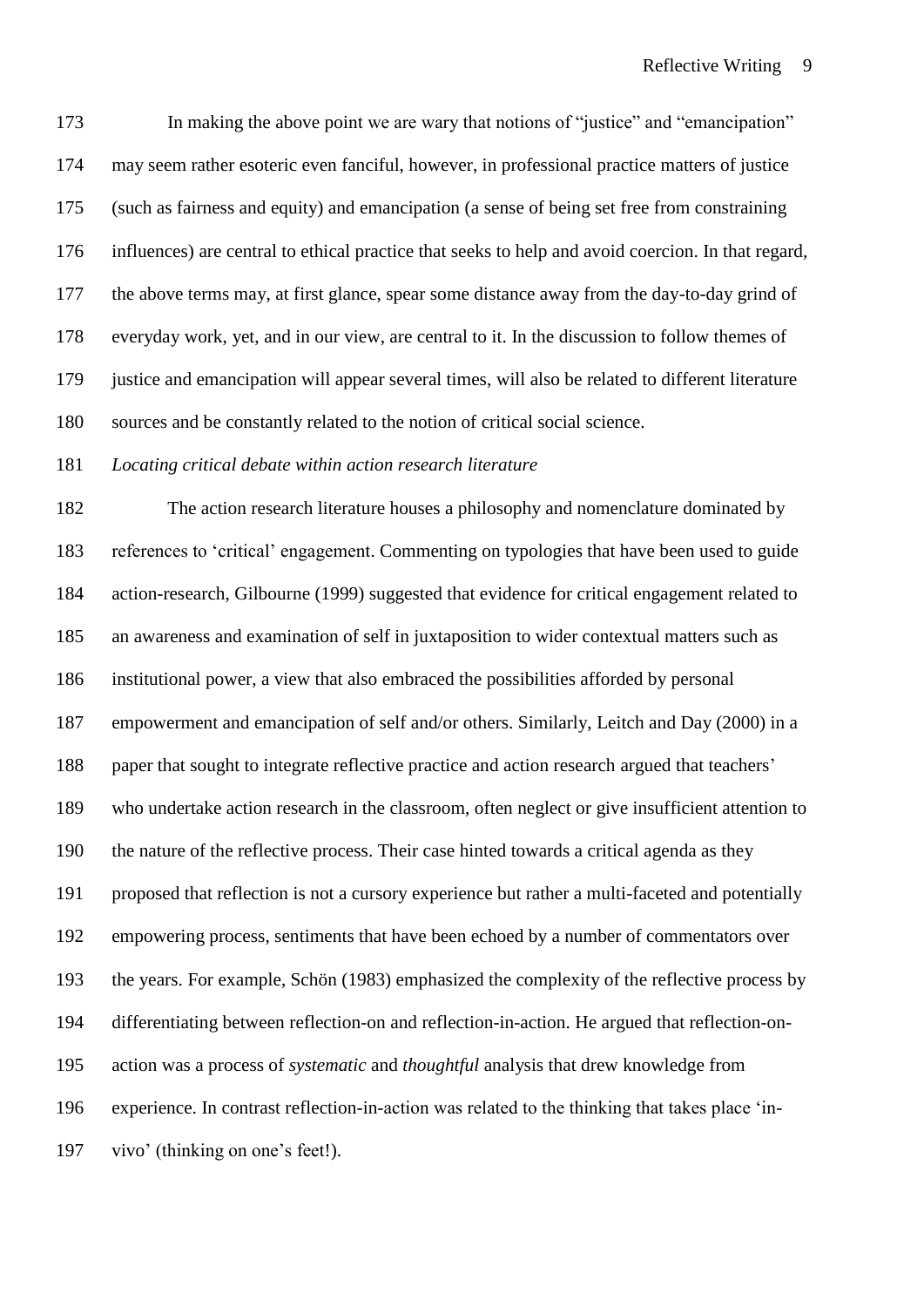The above notions of reflection being a truly cognitive exercise, one that embraces self and the plight of others, appears common to critical themes that are present in the writings of Dewey (1933) and Carr and Kemmis (1986). A glance across the action research literature (particularly in the domains of education and health) suggests that the thinking of Carr and Kemmis (1986) serves as a common philosophical foundation from which a number of reflective epistemologies have emerged. Through reference to the earlier work of Habermas (1972/ 1974), Carr and Kemmis argued for different levels of human 'interest' being linked to types of knowledge which were in turn attached to different paradigms of science. In discussing the thinking of Carr and Kemmis (1986), Gilbourne (1999) stressed the alignment between technical, practical, or emancipatory interests and empiricist, interpretive and critical sciences respectively. To Carr and Kemmis the importance of embracing what they termed 'critical social science' was essential in order to renew and reassess the relationship between theory and practice and their views are central to the overall case that we seek to make in the present paper. In explaining their rationale they point to the emergence in the 1970's of modern science and argued that one consequence of this was that "rationality was now exhaustively defined in terms of conformity to the rules of scientific thinking, and, as such, (was) deprived of all creative, critical and evaluative powers" (p. 133). The above sentiments resonate with elements of Schön's (1983/ 1987) critique depicting science as the basis for technical rationality, a way of explaining how the world works in clean and precise terms. Schön saw the world in more contextual terms and described the workplace through the imagery of a 'swamp', life in the swamp being anything but tidy. Such thinking was related to the need to listen and so come to understand how people viewed their swamp and how they had managed to survive within it.

 Understanding and encouraging others to engage with the multi-layered challenges 222 that are to be found in any social situation appears central to the thinking of Carr and Kemmis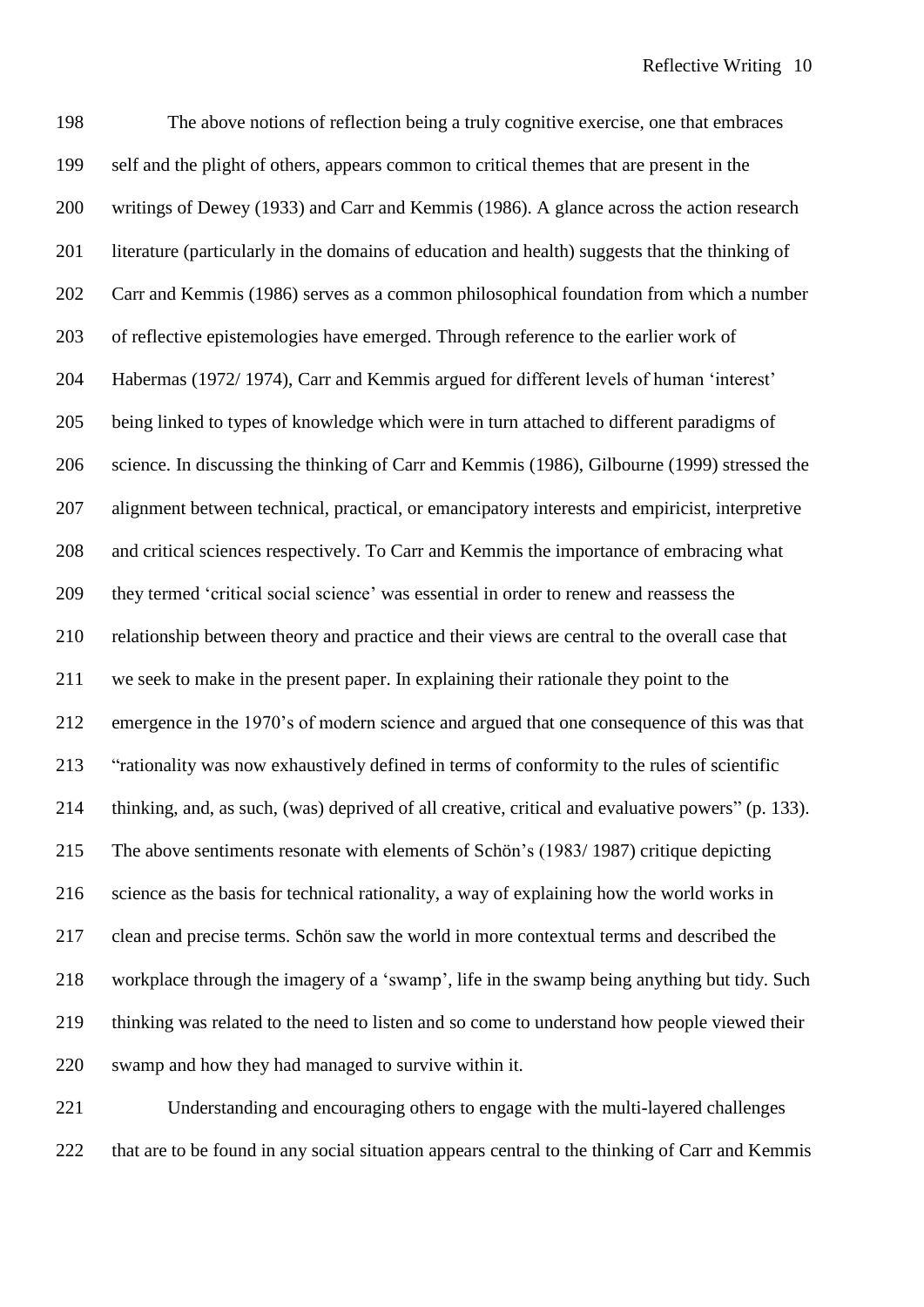(1986) also. As they develop their thesis for a critical social science approach to theory and practice and by referring extensively to the work of Habermas (1972/1974) they emphasize that they, like Habermas, are not against science per se but rather seek to promote a form of social science that moves past uncritical renderings and accounts that offer illuminations. Therefore they propose a move towards engagement that effectively challenges what might be viewed as established and so (potentially) uncover distortions and inequalities. In so doing they acknowledge, through what Habermas terms "the ideal speech situation", that thinking creatively and with the true interests of others at heart, cannot be undertaken if compulsion or coercion (by powerful others, such as mentors) only allows a particular view to flourish. Whilst it is widely accepted that freedom of speech is part and parcel of science, our emphasis on coercion speaks to a more subtle form of control one that inhabits hierarchy and systems (such as accreditation) whereby participants adhere to "the rules" in the same way that their mentors had done before the. In that sense coercion is more covert than overt, more institutional than personal.

 Carr and Kemmis (1986) explain a distinction between critical theory and critical social science. The former emerges from a process of critique and so, in the case of modern day sport psychology, might be a perspective that has grown from interpretive qualitative inquiry (mental toughness might be a good recent example). These critical theories often inform practice and again, within the domain of sport psychology, applied practice interventions are informed by a range of macro theoretical positions (i.e., self-efficacy and achievement goal-theory) and these offer good exemplars of critical theory. However, within critical *social science* the aim is to enlighten practice by considering and challenging the efficacy of theory and to query the processes that organize knowledge and deliver action. These aspirations are thought to be attained through personal and shared reflection (in the case of sport psychology that might be with groups such as coaches, athletes and so forth).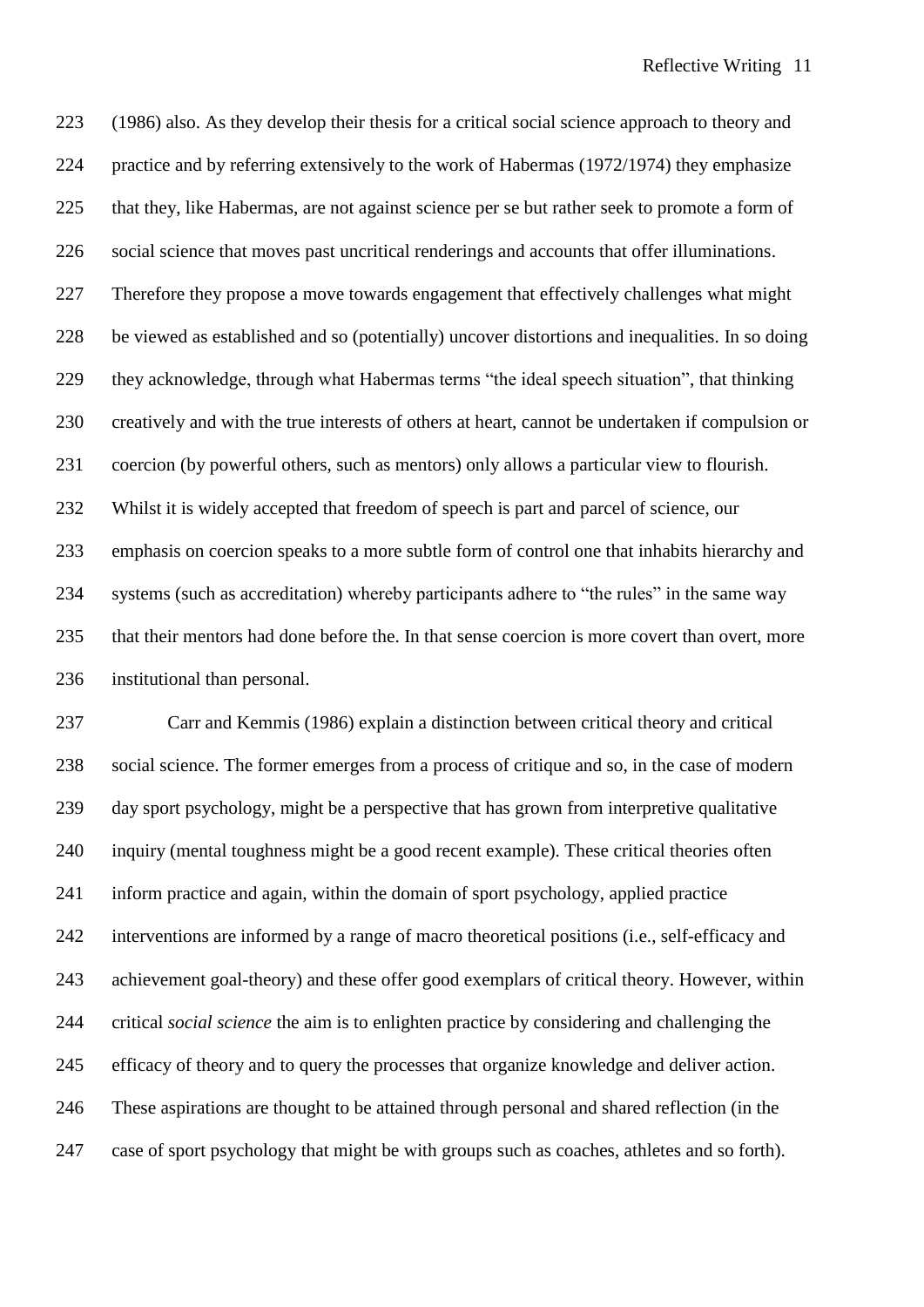From such actions and from such points of challenge, theory can be deconstructed and reconstructed but, and to repeat and earlier point, the climate that allows such engagement is one without coercion and with an open mind to one's own risk of self deception (see Carr & Kemmis, 1986, pp.148-149). Self-deception might be associated with a reluctance to challenge. An uncritical acceptance of prior learning to the degree that it is seen unquestionably to represent some form of 'truth', a truth that is beyond chastisement, might be one example of this.

 The present discussion has already suggested that themes present in Carr and Kemmis's (1986) depiction of critical social science appear in differential elements of the action-research literature and these often contain the signature of Habermasian thinking. Carr and Kemmis presented action research as a model of critical social science arguing that "in short, action research is a deliberate process for emancipating practitioners from the often unseen constraints of assumptions, habit precedent, coercion and ideology" (p. 192).

 The above sentiments resonate with later education-based texts that have explored critical engagement in one capacity or another. For example, in a text that calls for critical collaborative action research Aspland, Macpherson, Proudford and Whitmore (1996) argue that critical engagement requires "underlying assumptions and beliefs to be acknowledged (and for) curriculum trends and policies (to be) seen as problematic and contestable and for further action (to be) tied to critical frameworks which focus on social justice and empowerment for all" (p. 102).

 Similar aspirations are apparent in the action research literature and are often couched in the descriptors of protocol typologies that describe different categories of action research. In the domain of healthcare Hart and Bond (1995) proposed a category of action research that emphasized the aspiration to *empower* those who might be oppressed. In a similar manner, Holter and Schwartz-Barcott (1993) had earlier coined the term "professionalizing" research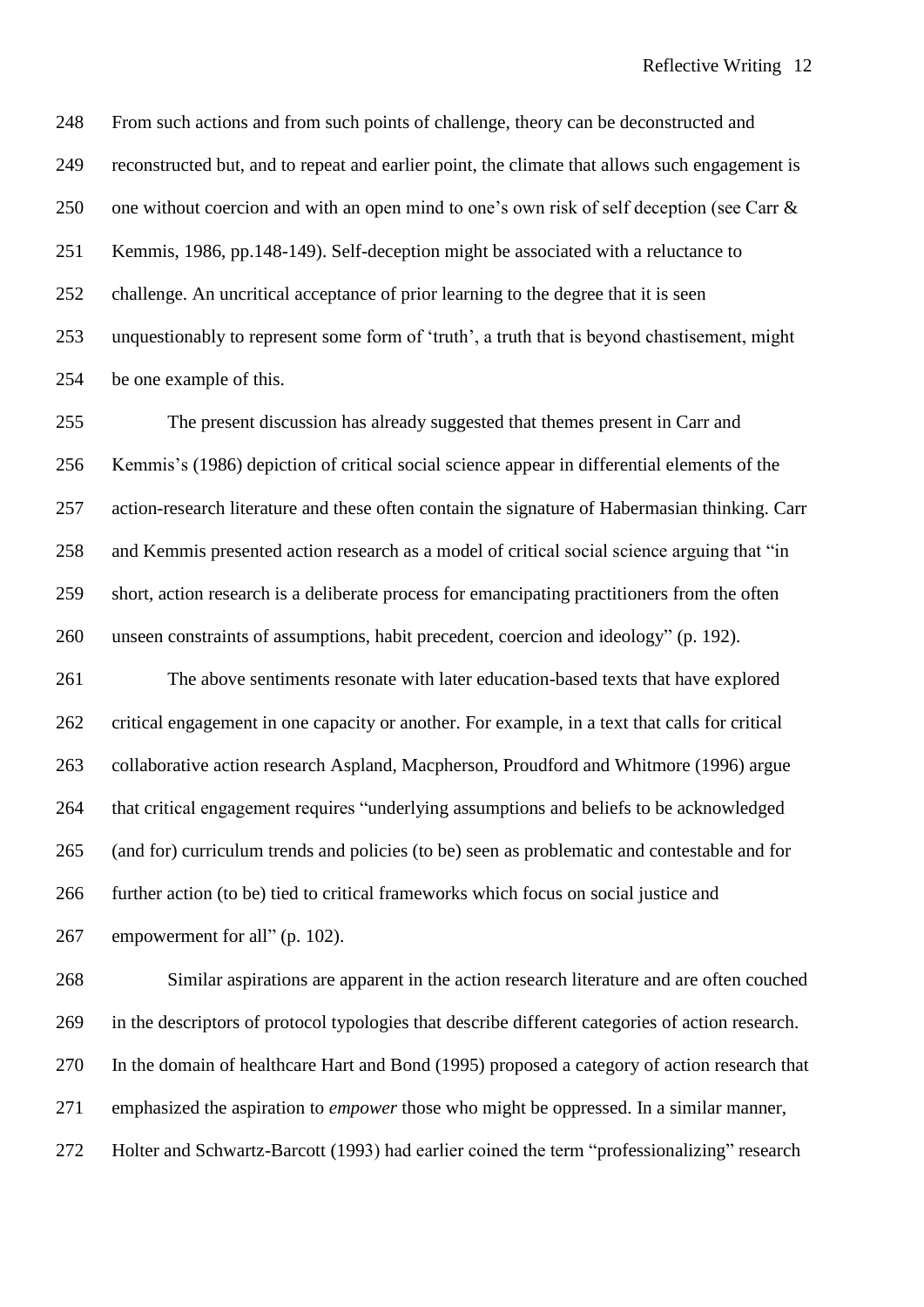which contained an assumption to enhance. Similarly Reason (1988) in his explanation of co- operative inquiry (a close relative to action research) argued that "the notion of critical subjectivity means that we are more demanding than orthodox science, insisting that valid inquiry is based on a very high degree of self-knowing, self-reflection and co-operative criticism" (p. 13). These examples from the 1980's and 1990's suggest convergence around a typology of action research that contains references to the emancipatory-critical axis proposed by Carr and Kemmis (1986). These texts, and texts that emerged later seem to coalesce around a view that critical engagement be it through reference to critical interest, critical social science (both discussed by Carr & Kemmis, 1986), or through various named typologies of action research, relate in some way to the individual reflecting on their and other's role in the specific context of their day-to-day practice. These discussions also reflect on how this process engages with a wider contextual landscape that might include reference to institutional power and economic and/or political oppression.

*Depictions of critical reflection within the reflective practice literature*

 When the process of critical reflection is considered more directly (as opposed to looking at reflection within a critical protocol such as action research) it is striking that many Habermasian themes outlined above, such as emancipation and the exploration of personal and shared distortion, re-surface but are expressed as being derivative of a different but associated literature-base. Morley (2007) offers an excellent and contemporary example of this tendency to share common critical aspirations whilst demonstrating divergence in relation to inspiration via literature, in discussing what critical reflection means to her she writes:

 It (that is critical reflection) draws attention not just to values that inform our practice, but also to the process of how we implement critical values in practice. Critical values in this sense are 'primarily concerned with practicing in ways which further society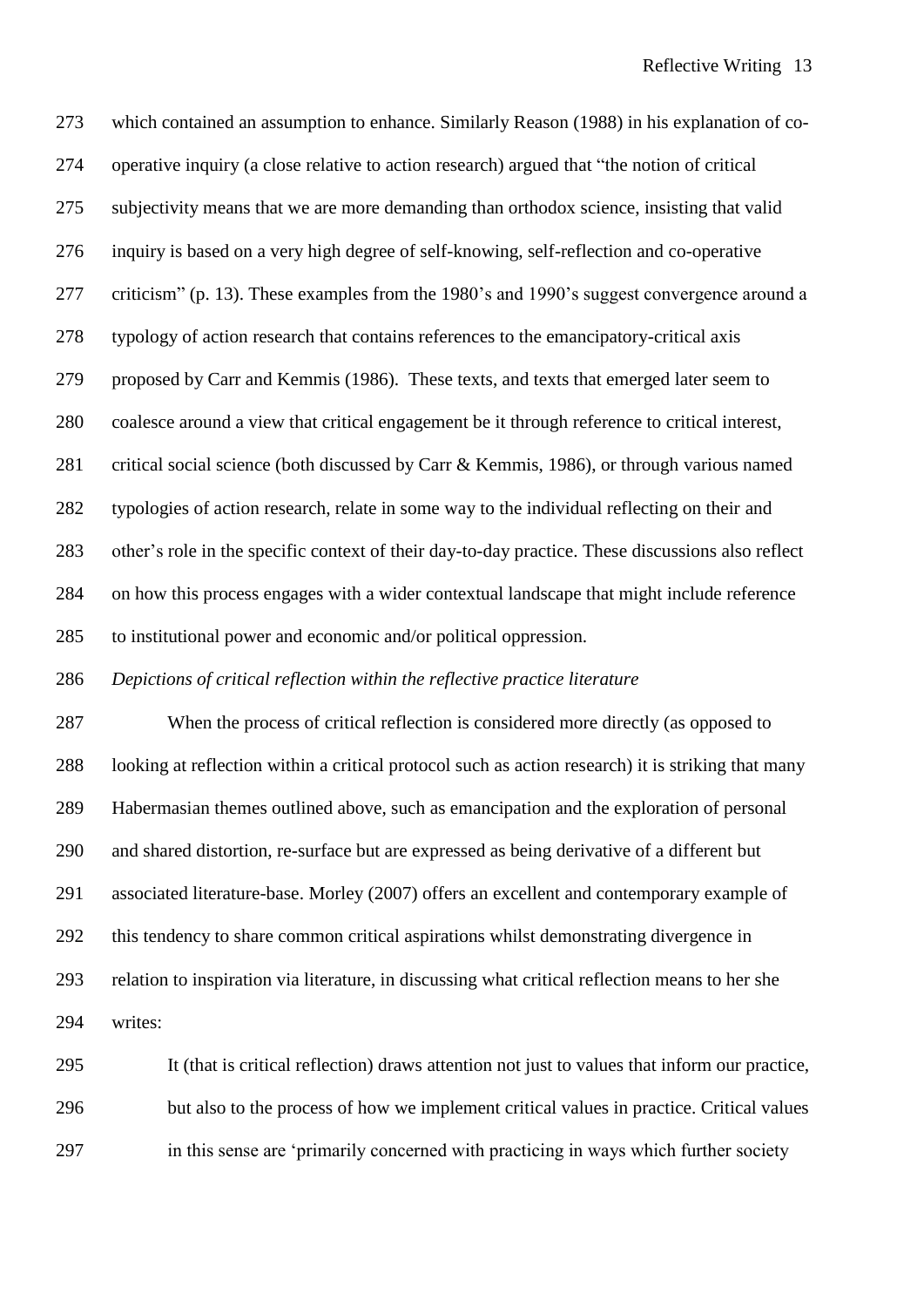without domination, exploitation and oppression' focusing 'both on how structures dominate, but also on how people construct and are constructed by changing social structures and relations' (Fook, 2002, p. 18). My understanding of critical reflection is therefore that it allows us to examine our own implicit, previously unexamined assumptions, which might limit or undermine our intended or espoused practice (Fook, 2002). This may include challenging our own self-interests and scrutinizing how our own social positioning and implicit beliefs, values and assumptions may be complicit with inequitable social arrangements. (pp. 62-63) Morley (2007) goes on to stress that critical thinking opens doors to new possibilities and so can have a liberating potential and again she cites Fook (2002) "This capacity for unsettling or destabilizing commonly held or accepted beliefs is potentially one of the most powerful sets of strategies that arise from…critical understanding" (p. 90). Morley (2007) also makes direct reference to the literature that has guided and underpinned her conception of reflective practice: The primary frameworks and perspectives I use to understand and inform critical reflection are critical theories such as feminism (Clift, 2005; Dominelli, 2002; Van Den Berh & Cooper, 1986), structural (Moreau, 1979), radical (Fook, 1983), and critical postmodernism (Fook, 1996, 2002). Within this collection of perspectives Morley (2007) argued that her analysis of language allowed her to understand how social 'practices produce and construct meaning', how universal narratives mirror modernist conceptions of power and how a constructivist approach to knowledge allows the possibility of an inductive generation of theory (a bottom-up view/construction of knowledge).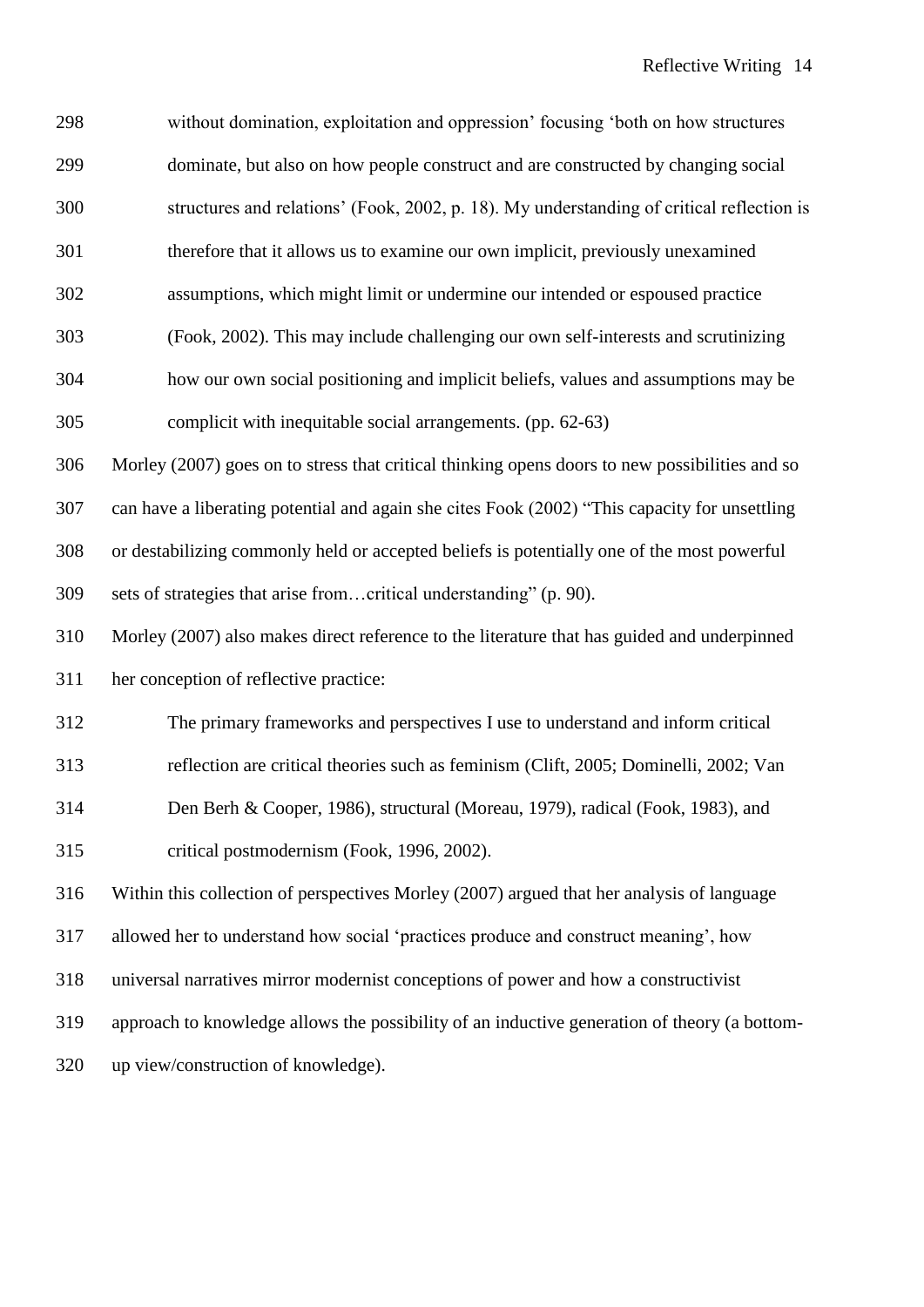- Other contributors to the reflective practice field approach their work through reference to Habermasian thinking, for example, O'Connor, Hyde and Treacy (2003) in their text on reflection in nurse teachers note that:
- …emancipatory knowledge developed through self-reflection has become a focus of
- interest to nurses in empowering them to throw off the shackles of their oppressed
- history (Harden, 1996). Such knowledge, pursued through the critical social sciences,
- has been heralded as part of the solution in addressing the restraining conditions
- evoked by domination, repression and ideological constraints in relation to thought
- and action (Habermas, 1971). (p. 108)

Their paper concludes with a view that striving for critical reflection would appear to

- be a positive aspirational goal but also note how challenging this aspiration actually is.
- *Summarizing what critical reflection might be*

 This brief consideration of how critical reflection might be described and understood hopefully provides those associated with reflective practice in sport psychology with food for thought. From the examples we have presented it is clear that various literature sources might inform or guide policy makers, mentors and practitioners who are interested in the underlying reasoning that supports critical reflective practice*.* As authors we have found it interesting to note that differential literature sources provide the backdrop for similar end-points that emphasizes a sense of emancipation and encourages personal growth through an awareness and exploration of self that embraces a sense of morality and justice in practice and promotes the possibility of challenge and change.

 Such profound challenges suggest that critical reflection is not only complex (partly as a consequence of the assumptions associated with it) but also, we would argue, because a number of historical demographic factors conspire to work against the development of a critical mindset particularly for those who work within the world of applied sport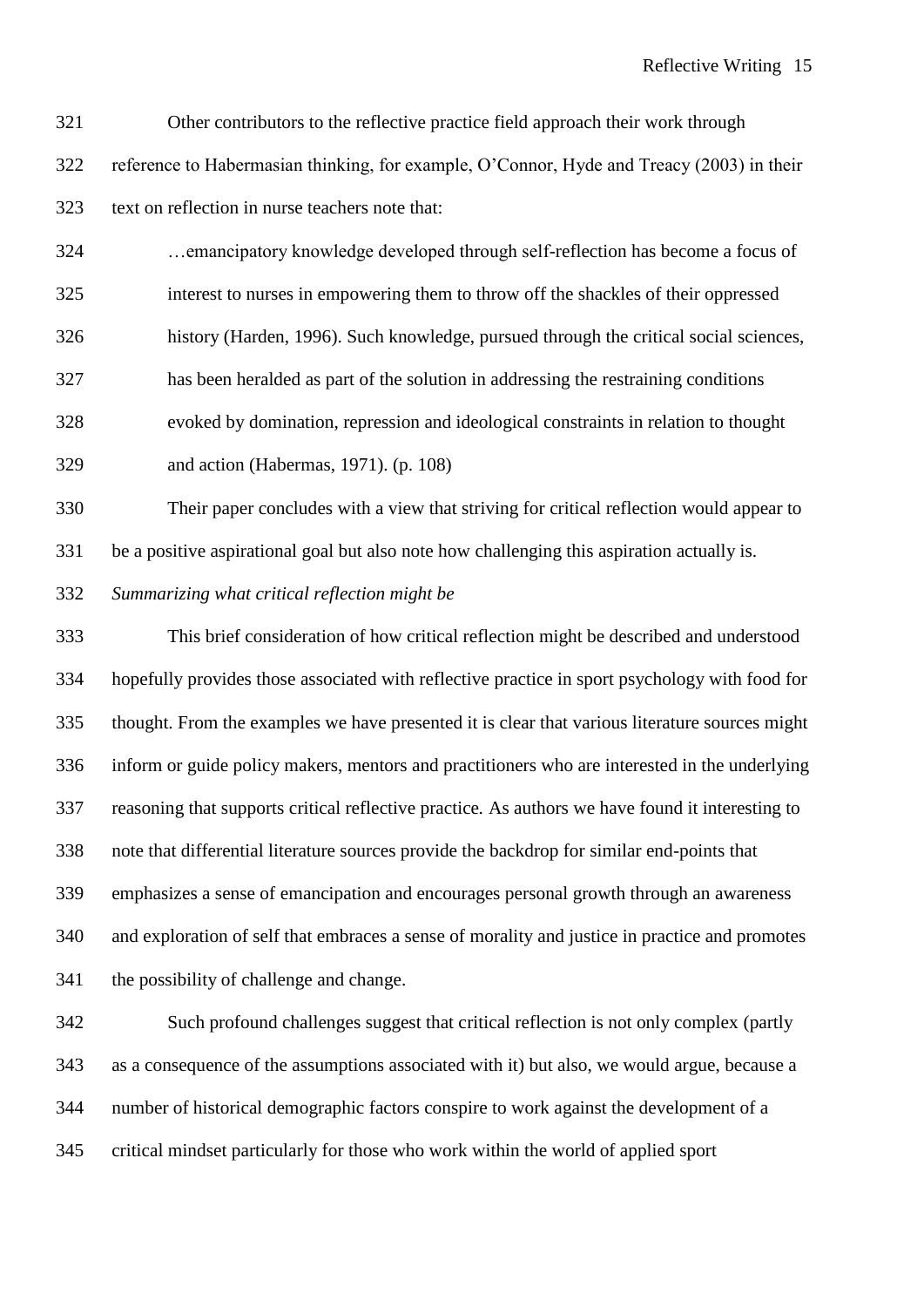psychology. Given the nature of the above debate it is ironic that many of these 'factors' relate in one way or another to power. For example, the discipline's dominant positivistic or experimental methodology, though productive and thorough in research terms, does, nevertheless, encourage undergraduate and postgraduate sport psychologists to become familiar with a writing *style* that is author evacuated and devoid of personal nuance. In addition, this way of thinking and writing actively discourages students to consider personal feelings and opinions as they are, by definition, emotive, unscientific and (some would say) of little value.

 The sense of irony is heightened further as others would doubtless argue that the emergence of qualitative research would surely act to counterbalance the above restrictions on authorial voice but the suggestion here is that this is not really the case, well not in the realm of sport psychology at any rate. A number of commentators (e.g., Biddle, Markland, Gilbourne, Chatzisanrantis, & Sparkes, 2001; Gilbourne & Richardson, 2006; Knowles et al., 2007) have identified that qualitative research in sport and exercise psychology leans heavily towards a post-positivist doctrine in which prior theory, often established via quantitative means, drives and shapes the nature of any qualitative inquiry. Qualitative texts therefore tend to be theory-led and reinforce an author evacuated style of presentation (Brown, Gilbourne, & Claydon, 2009). Sparkes (2002) refers to such texts as "realist tales". This tendency to foreground established theory is counter to elements of critical

 reflective practice which promotes an engagement with self both in-context and self amidst the complexities of culture and society. Consequently, we would argue, that the distal nature of the authorial voice, in both quantitative and qualitative texts offers little literary encouragement or indeed illustration for the reflective practitioners of the future. Against the backdrop of these underlying methodological challenges it is not so surprising that most contemporary reflective practice texts in sport psychology provide examples of technical and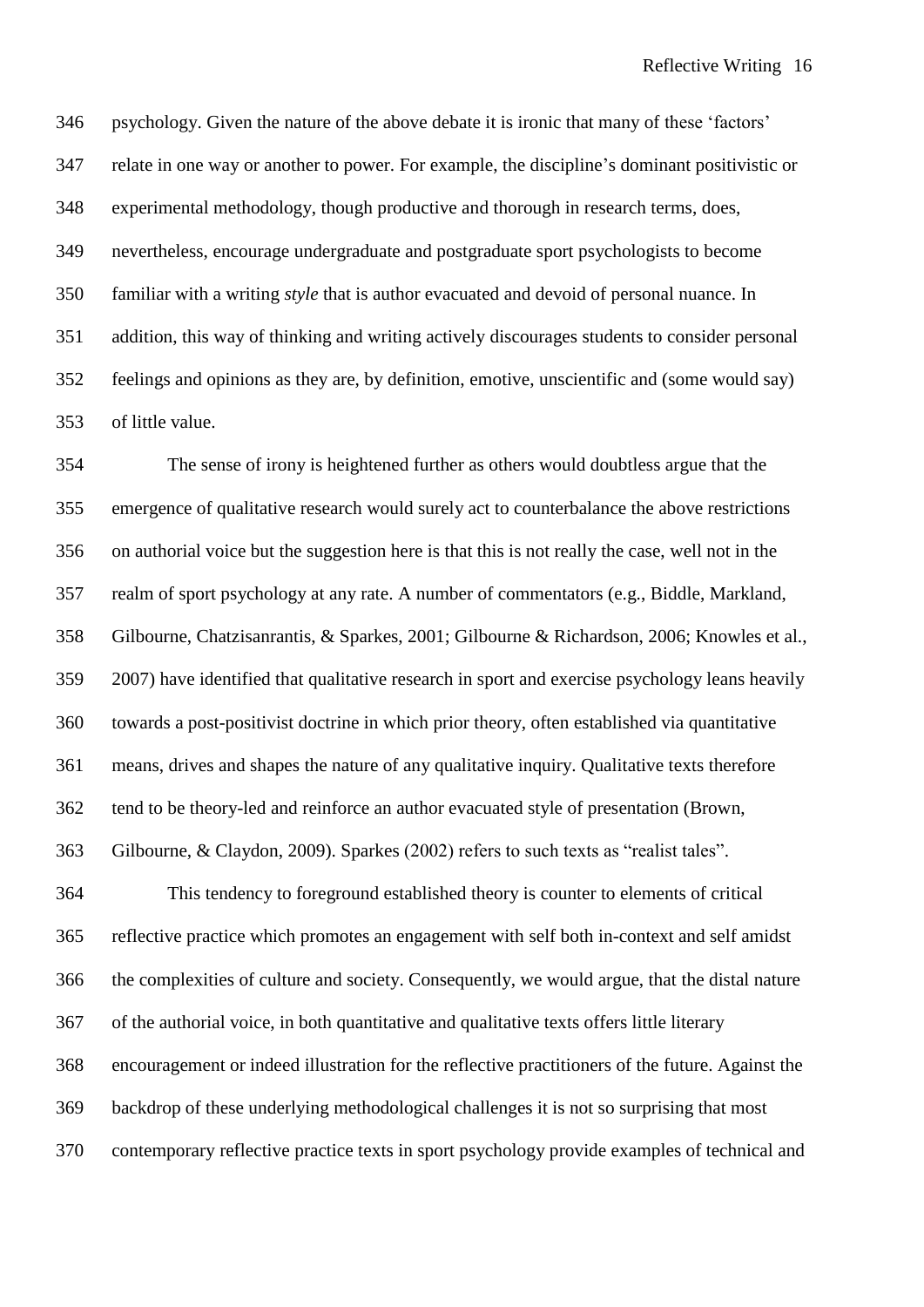practical reflection (e.g., Clarke, 2004; McCann, 2000). Examples of reflection derived from critical interests are more difficult to find, at least within texts that are housed within the sport-based reflective practice literature.

#### A brief critical interlude

 Before considering the possibility that auto-ethnographic texts might act as a platform, guide or point of illustration for critical reflection, it is helpful to give space to those who might be less convinced by this particular view. As an example, Bleakley (2000), contests a number of suppositions that might be utilized to promote the benefits of reflective writing. In his critical essay '*Writing with Invisible Ink'* he challenges the earlier views expressed by Bolton (1999) who associated reflectively derived creative writing with dynamic learning, self-assertion, self and professional development and positive therapeutic effects. Bleakley (2000) was particularly scathing of those who supported a form of reflective writing that veered towards the confessional. Rather than support the notion, as suggested by Holly (1989), that (reflective-confessional writing) allows us to come to know ourselves, he wondered whether such writing might just imprison the writer into a form of subjection in which reflective texts meander in and around a particular (accepted) set of parameters. Bleakley (2000) indicated that such writing might become morose and narcissistic rather than enlightening and attacked (what he termed) the postmodern world for producing amongst other things:

 educators hooked on reflective practices that secure confessional narratives from their trainees as an initiatory rite embodies as institutional portfolios of evidence of learning…Where the wealthy have 'personal trainers' for their narcissistic fitness needs, mass education (or in our case applied training) has the training of the personal as an explicit goal. (parentheses added p. 18)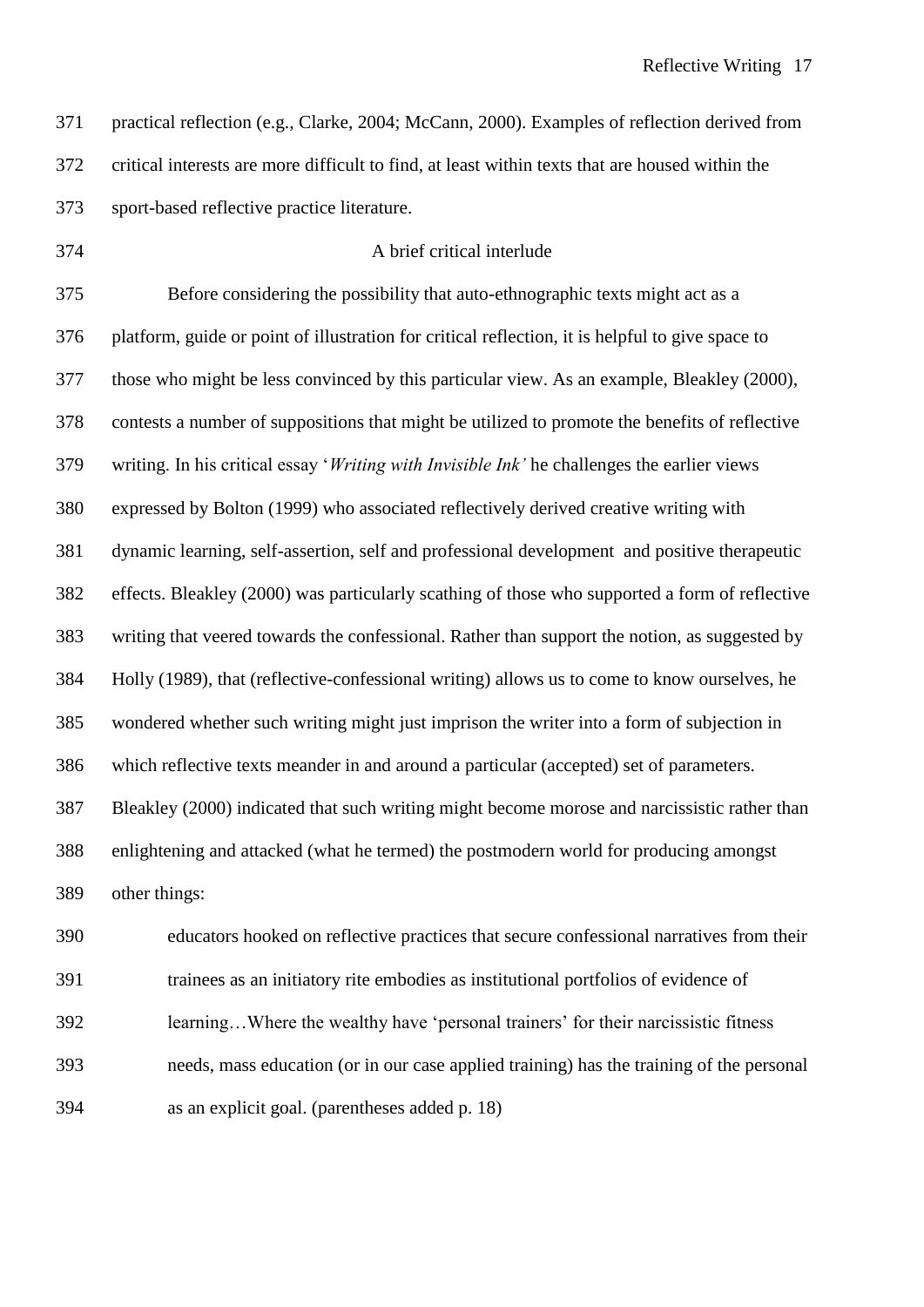It is fair to say Bleakley (2000) was not terribly impressed with the drift towards confessional writing and though he maintained a degree of hope for the reflective writing project he was inclined to suggest that such stories might under-achieve, be subsumed under a culture of narcissism and so diminish in expectation over time.

 These are harsh criticisms yet given the heady assumptions associated earlier with critical social science and critical reflection it is not difficult to see how these assumptions might first, establish parameters that 'confine' writing and secondly how critical aspirations might be neat enough in academic terms but maybe problematical in terms of experience and the writing of it. Self indulgence is, of course, something that resides in the eyes of the beholder. Some readers might find a segment of text or a whole manuscript indulgent, others might find the same passage of writing and/or manuscript more fascinating and insightful. This dilemma aside, writers of reflective texts are best guided by published works of a similar vein, for these will have been peer reviewed and so, to some the least, will not have fallen victim to the cries of indulgence. On a more personal and straightforward note, writers need to be vigilant and guard against text that might house a sense of self promotion or self congratulation. Asking those one trusts to read and feedback in an open and critical manner is another tried and tested technique. These cautious sentiments are worthy of attention and form part of the wider debate on the future of reflective practice and particularly the boundaries and practices that might define it.

 Considering the auto-ethnographic text as a point of illustration for critical reflection/writing Not withstanding the above critique, having considered various definitions of critical reflection and also highlighted associated literature sources, we now consider the more immediate challenges of writing-reflectively from a more up-beat perspective. Rutter (2006), when discussing reflective writing from the domain of social work, asserts that reflective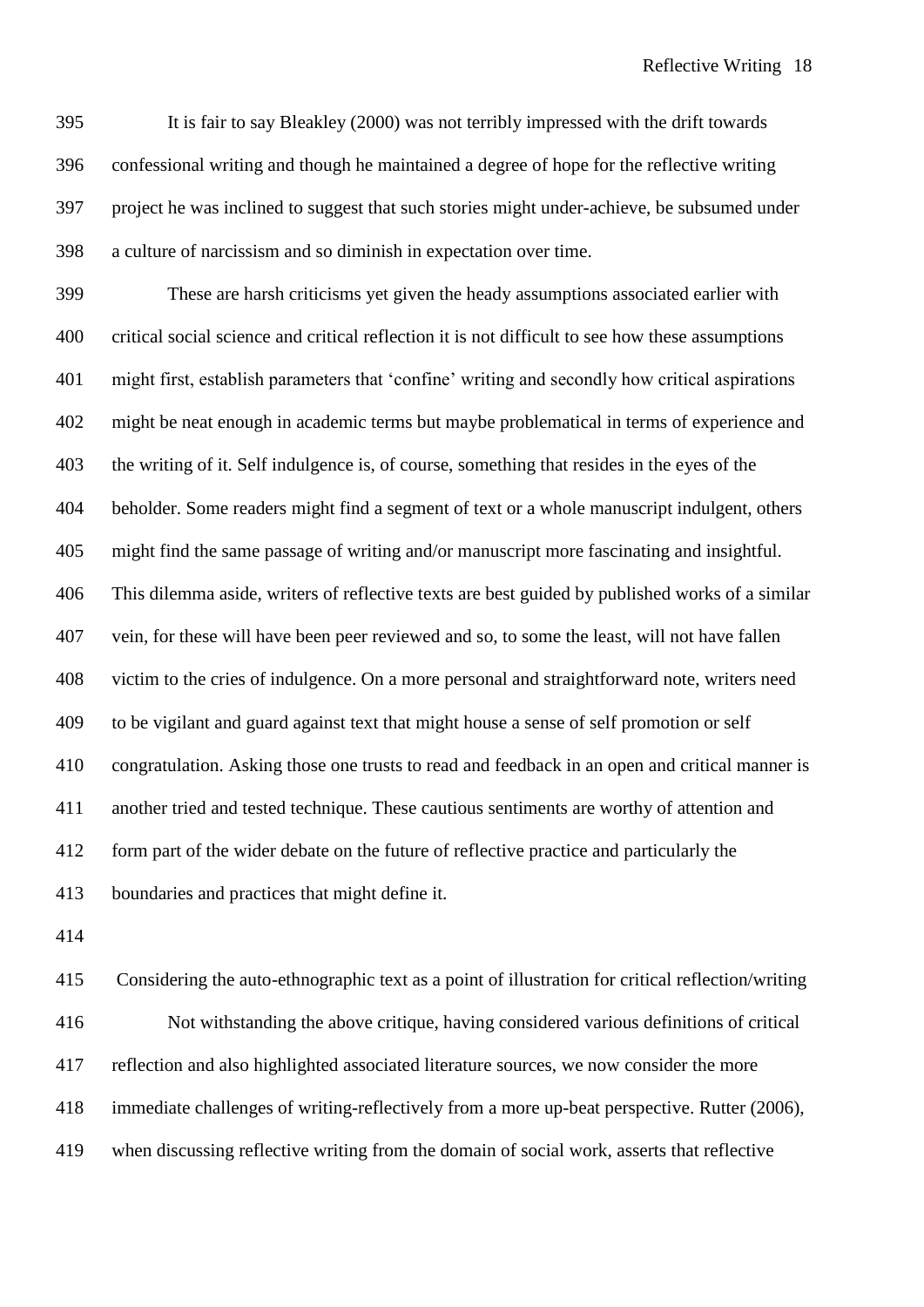practitioners may have a range of complex cognitive and affective issues to convey but struggle to express these in written form. One conclusion to emerge from her thinking relates to a need for others to show reflective practitioners what reflective writing might *look like.* This issue of illustration is a challenge and in an attempt to move towards some kind of solution we have considered how auto-ethnographic texts might assist those who are engaged in reflective processes from whatever station (administrative, mentor/supervisor or practitioner). Risner (2002) in his consideration of reflective practice as writing suggests that an 'auto' approach to writing reflectively offers the potential for participants: To understand self and others, to recognize our own place within oppressive structures we seek to eliminate and to inform our potential for individual and collective action for making a better world. (p. 8) Risner (2002) also argues that the process of reflective writing and the 'storying' of reflective experiences can be undertaken around three steps: 1. retrieving the story in words, illustration and movement, looking again at one's life journey, re-searching biographical particulars 2. zooming-in (Watson, 1998) for particularly looking underneath and between the lines of narrative, reading one's words, shapes, qualities, preferences, energy and imagery 3. zooming-out (Watson, 1998) or reading the larger concerns revealed from the uniqueness of the personal narrative. Zooming-out for the reflective practitioner allows each narrative reflection to speak again, not merely on a purely personal level, but more broadly in dialogue with critical theories for emancipatory change. We suggest that these suggestions are helpful not least as they partly return the focus to earlier philosophical assumptions associated with critical reflection. The above ideas for structuring the reflective writing process may also resonate with those authors who have engaged with auto-ethnographic writing, a highly personalized account which by definition is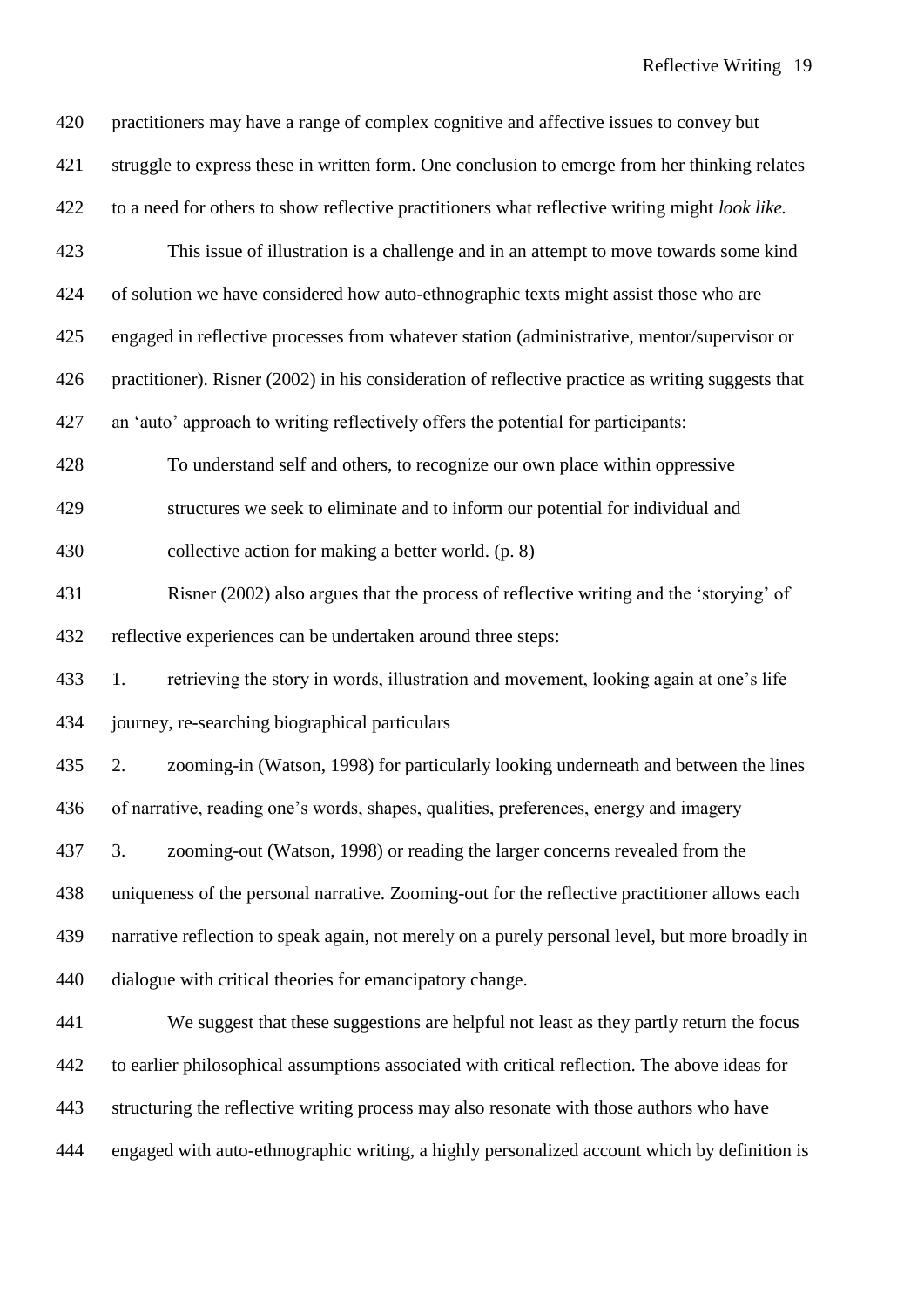contextually located around the authors own life with a focus on significant, often challenging issues. Auto-ethnographic texts are often infused with emotive content, promote the notion that someone's own story has implications for others and also might offer insights that include a sense of journey, of change and might also embrace a societal dimension. In a stylistic sense auto-ethnographic texts also offer a clear point of illustration to those who seek to write in the first person. As noted earlier "I" is not a term that sport and exercise scientists are encouraged to use, indeed most research methods programs will discourage any tendency to personalize a text be it an essay or research account. The author evacuated, theory-laden approach to writing is the common nomenclature of science generally and of the sport and exercise sciences more specifically. Yet a reflective text is bound in the experiences of the individual and as such must reach out towards a different authorial voice, one that embraces self and emphasizes self alongside others. Such assumptions encourage reflective practitioners to move across the keyboard to type "I" and for many that is likely to feel quite strange.

 It is of course possible to argue that spending time on the issue of writing in the first person (in the "I") is a wasted exercise as technical and practical reflective texts already offer examples of that way of writing of that 'style' and they do. The use of "I" in a critical reflective account moves beyond "I did this", "I felt uncomfortable", "I felt sad". These statements are fine (of course) but they do tend to lack any sense of evocative, emotional and/or disconcerting connection between self, experience and society more generally. Auto- ethnography and the use of "I" in such texts reflect observations that embrace wider dynamics. For example, an auto-ethnographic text might explore self as a part of a system (such as accreditation training), without any direct connection to critical social science and auto-ethnographic text may begin to challenge the way a system works, query a systems power, ponder a systems sense of truth and certainty. Getting to grips with the sense of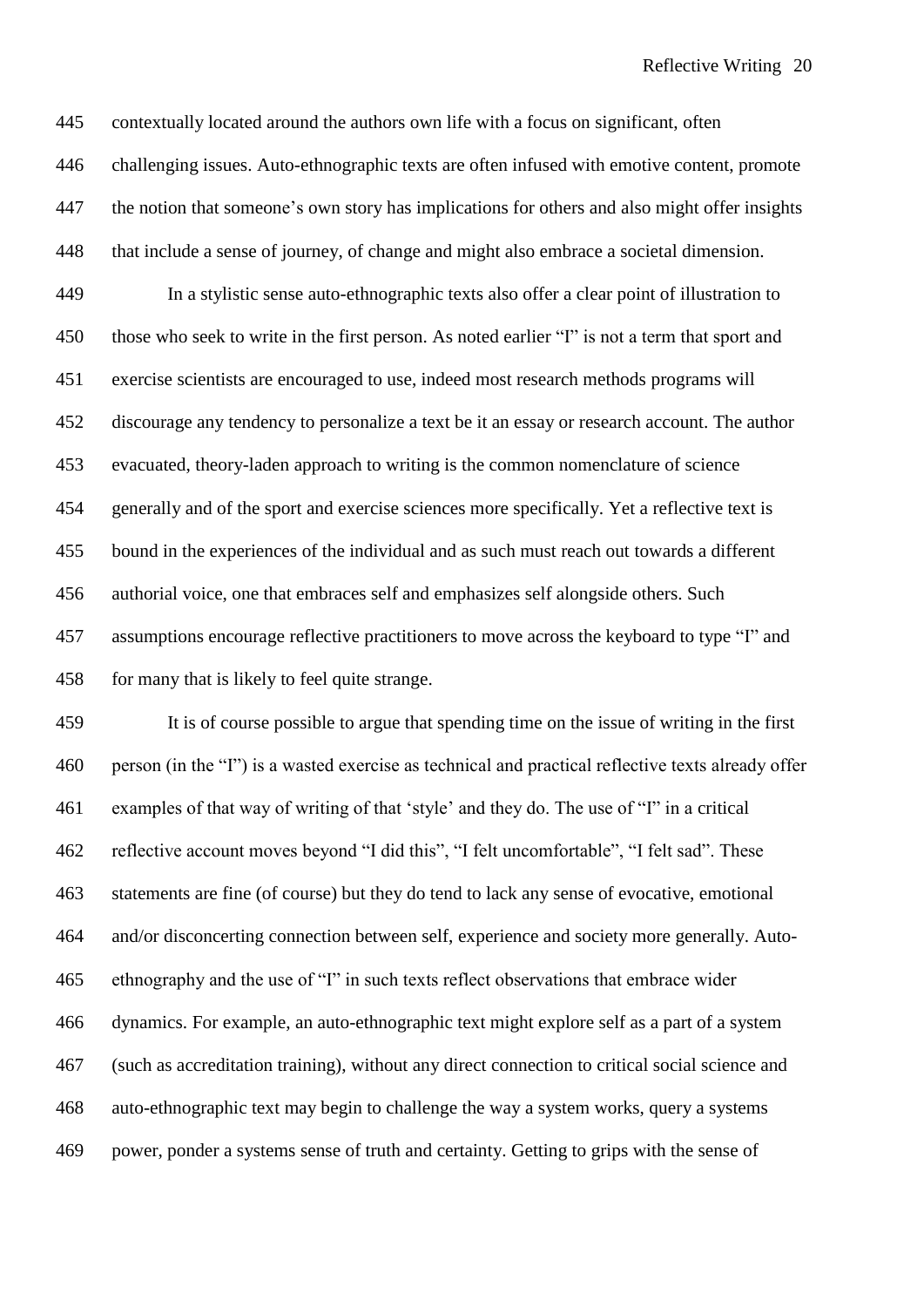writing reflective practice texts in the first person is important as the reflective process is primarily an internal dialogue. So writing in the 'I' brings a greater sense of ownership and even authenticity to the text, it brings permission to experience and to write as experienced rather than experience and write about the experience from a distance. Consider this short (auto-ethnographic-reflective) segment offered by Gilbourne (in Gilbourne & Richardson, 2006):

 Less expectation then for the psychologist to 'turn things around', less hype, fewer fireworks just indispensable support. In the world I have portrayed I am mindful that the support-performance axis remains elusive. Furthermore, I see that the intuitive (appealing) logic that links covert caring support to performance is largely beyond the measurement of science. To be candid I am untroubled by that. More generally (and in my most weary of moments) I wonder whether overplaying the performance accountability agenda risks leading the profession into troubled waters….when psychologists in a laudable desire to begin working with athletes, overstate the association between PST and performance, then (to my mind) they forge the very sword upon which their applied work might fall. (p. 335) This brief extract queries the dominance of science, challenges the wisdom of a truism that accompanies science-based practice (namely that applied sport psychology practice leads to improved performance in athletes) and suggests a new way forward one based on caring and the intuitive skills that accompany such an aspiration. These conclusions were arrived at via a long term engagement with reflective practice undertaken as part of an embedded methodology (ethnography in this case) and the stylistic pitch was influenced by the intra-personal tones of auto-ethnography.

 As another example, Stone (2009), a UK based Professor of language and linguistics, uses auto-ethnography writing as a research tool through which he explores his own past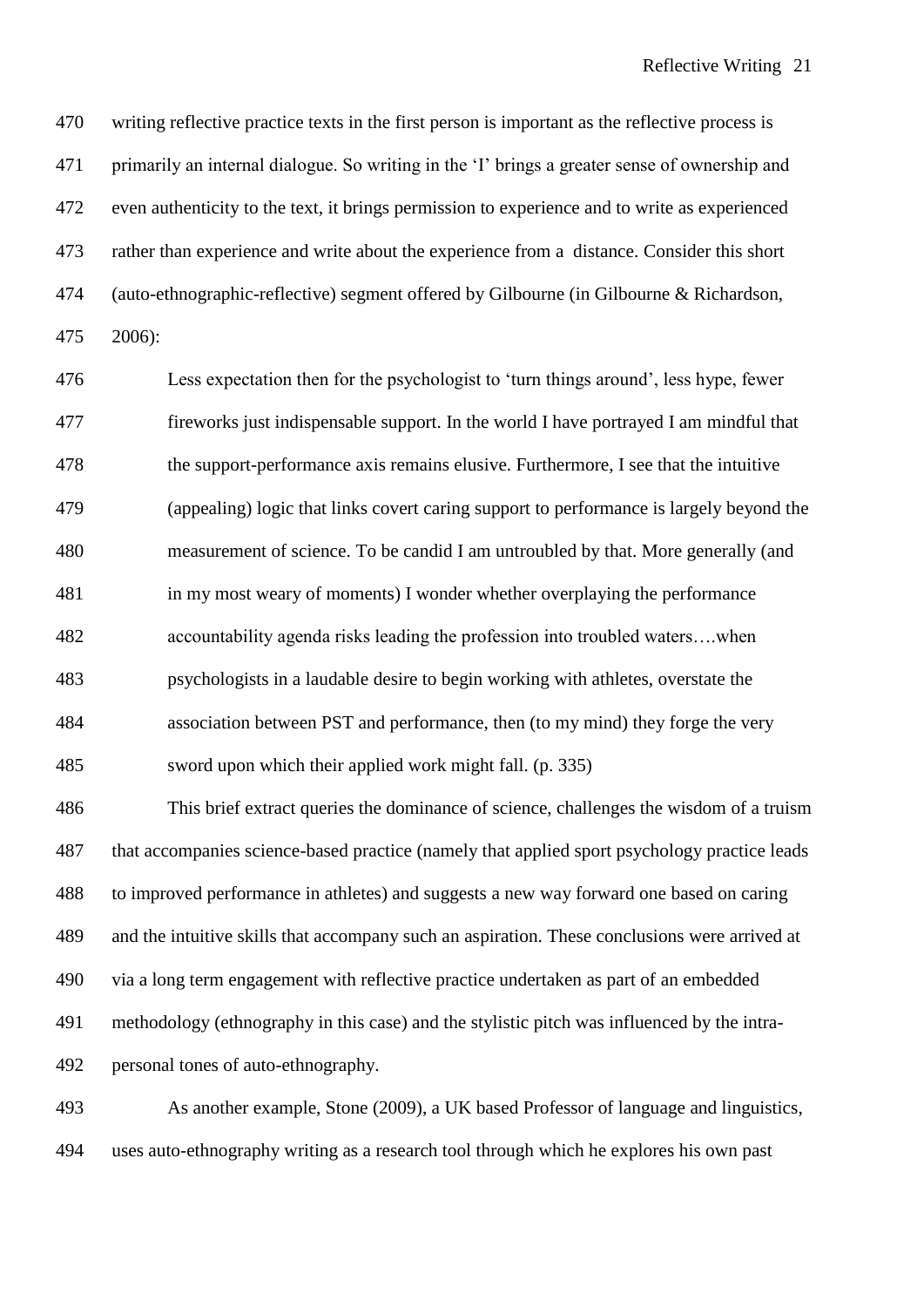experience and present consequences of anorexia, excessive exercising and psychosis linking starvation of the body to the repression of traumatic memory. The style of writing is purposely hesitant and uncertain reflecting the way people might typically think about feel about and construct events particularly when the constructions are seen through the lens of mental illness and memory suppression. The following vignette is offered as an illustration of a text which captures not only his own behavior that of his mother:

 His memory, so cloudy now, was of cars arriving, of doctors, of his mother. Of a bed, of sedation. And, the next day, of the drive to the hospital. On the way they stopped and he bought chocolate. This was significant; even then he realised it. It was a kind of giving in. Finally, he had surrendered to his need. He remembered, or thought he remembered, his mother's pleasure at this purchase. So perhaps she had noticed his physical deterioration after all. (p. 69)

 Brendon's mother appears seemingly pleased at his purchase of chocolate is a major point of departure from one view (she doesn't even know I'm ill) to another (she may have known this all along). This is a profound shift and one that had come to the fore through reflection and contemplation on that one incident. Auto-ethnographic influences, therefore, are not just a matter of style or pitch, auto-ethnography also crosses hitherto secure academic lines in which activity or experience is not *simply* described (as a technical or practical reflective text might describe) but is used as a pivotal moment for suggesting change. To produce such texts writers need to submerge into their own experiences to juxtaposition social, economic or political constraints and position self through raised awareness and possibly liberation (Gilbourne, 1999). Readers are subsequently encouraged to walk in the shoes of the author to see what he saw, to appreciate his dilemmas, and feel something of what he felt. Reflective writing that attempts to achieve such high levels of engagement usually carries with it the aspiration that readers will be moved to reflect further on their own lives (Gilbourne, 2002).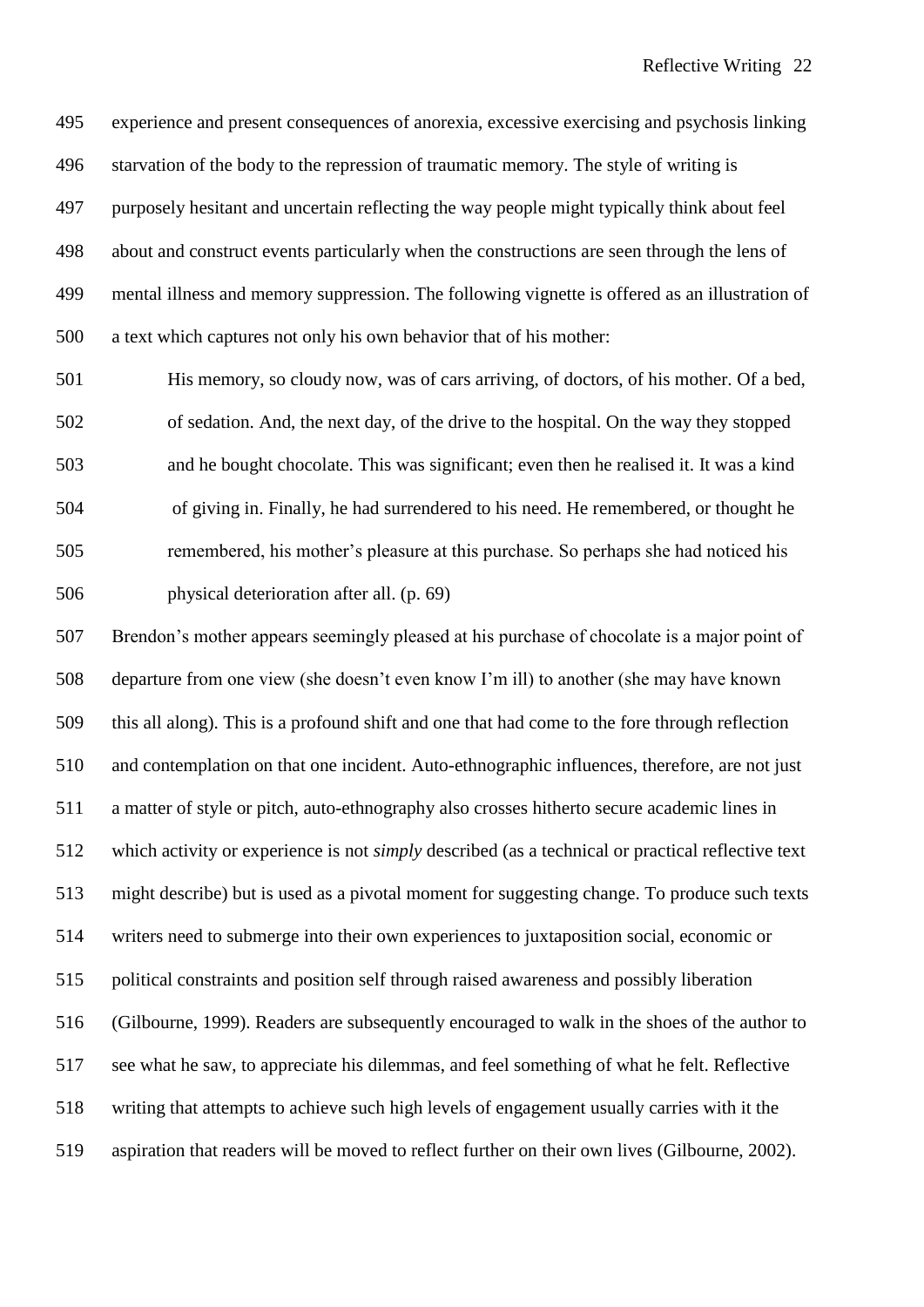As the act of reflecting on-self is thought to encourage further reflection in-others then the processes of writing and (eventually) reading aspires to move ideas and accounts from the intra to the inter-personal and so seeks to gather a sense of momentum and influence. More generally, and as noted in the citations from Gilbourne and Richardson (2006) and Stone (2009), the angst and sense of 'journey' in most auto-ethnographic texts introduces practitioners to the notion through their own reflective practices, they might develop different points of view, challenge the status quo, query established truths, and be comfortable to lay bare experiences that might evoke sentiments such as uncertainty and unease. In other words such texts might offer a source of and so illustrate critical engagement in terms of reflection and writing.

The quandary of embracing critical reflective practice based upon critical social science.

 As this paper has been submitted to the professional practice section of TSP it is clear that many readers might, at some point, expect some kind of applied comment. Indeed, reviewers of the present manuscript have themselves requested a section that provided guidelines for how "to do" critical reflection. In response, it is important to for us to reiterate that we compiled this paper to encourage professional practice debate for this, seemed to us, to be a valuable exercise in and of itself. However, and as we have been requested to revise with some comment on the doing of critical reflective practice we offer a number of observations. First, it might be better to maybe recalibrate the question. Rather than asking how one might do critical reflective practice? It might be more productive to consider what are the necessary conditions that might encourage critical reflection more generally? The messages contained in the present manuscript have suggested that engaging with the nuances of critical social science are essential to critical reflection, the two, we suggest, go hand-in- hand. Consequently, doing critical reflection would appear to be dependent on a series of permissions being granted and this notion impacts across a range of hierarchical levels within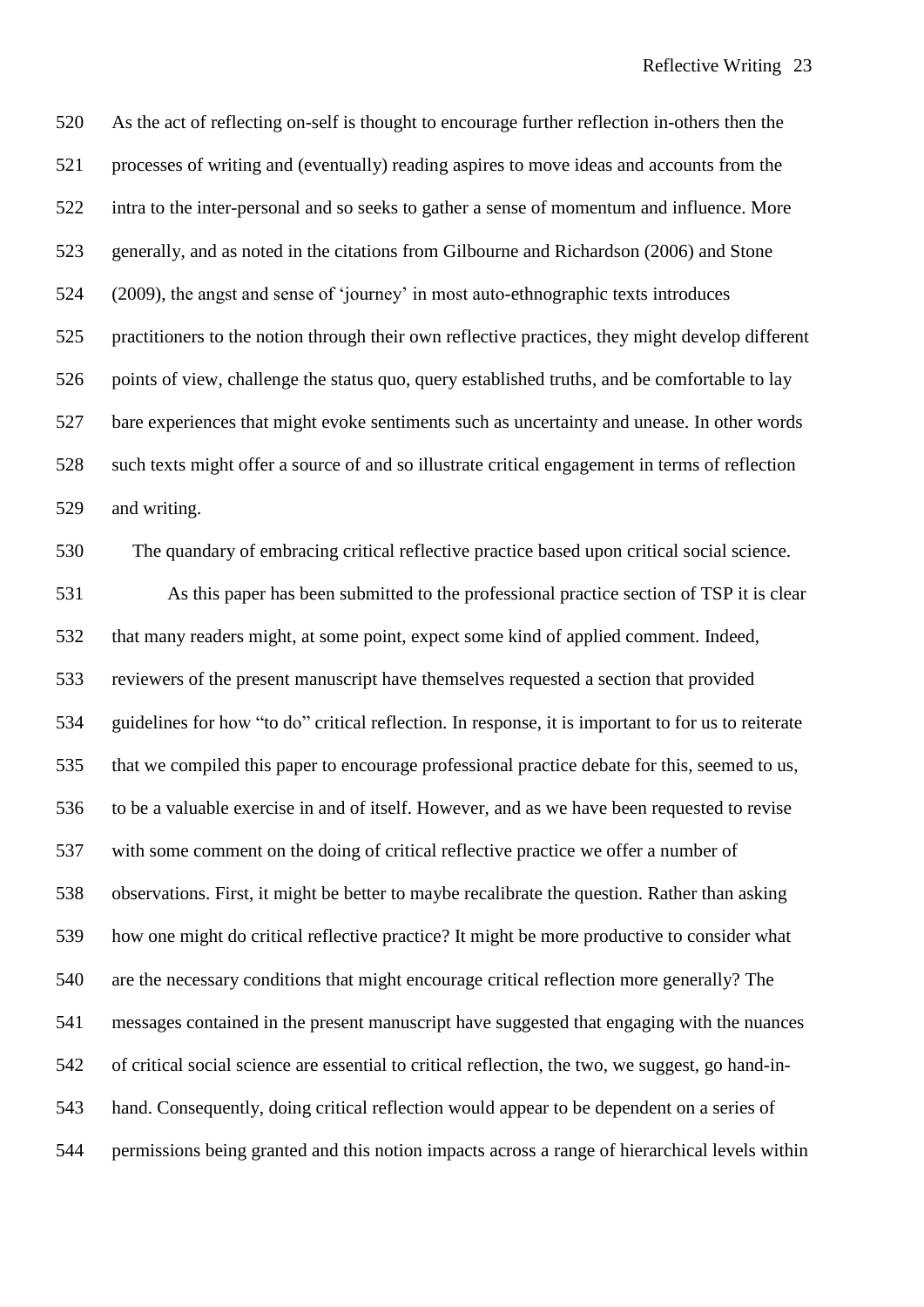applied sport psychology. If we accept that governing bodies and accrediting agencies/panels and so forth operate at a strategic level and so influence activity at a more operational level, then an interest in critical social science, and the literature associated with it, might be accompanied by a desire or aspiration to see critical reflection demonstrated in the latter stages of reflective practice applied training. In the case just sketched out here, permission, for change that might embrace critical reflection might begin with initiatives promoted by strategic governance in whatever form that might take. In turn, aspirations from the apex of hierarchy may, over time, permeate curricular content and adjust reading lists accordingly. In the present text we suggest that narrative inquiry and more specifically the genre of auto- ethnography might be one way for pedagogy to introduce, illustrate and embrace elements of critical social science. So, doing critical social science, at least in the form explained here, is aligned to notions of permission and so, we suggest, is embedded to power. To explain, a student who has worked hard to gain a good undergraduate and postgraduate qualification (and possibly incurred debts in the process) and has the opportunity to be mentored in their applied work by an established professor in the field, is unlikely to start ruminating, contesting and challenging in the style that might be expected of a critical social scientist, even if they have doubts over what they see and how they feel; why should they rock the boat? If, on the other hand, when they begin working with their experienced mentor, if they are given permission to think the unthinkable to challenge the most accepted elements of practice and to constantly monitor their own sense of well-being as they consider issues of justice and emancipation, then, they might, like their mentor, become critical social scientists. However, this activity would be unfair in the extreme if any given mentor (critical or otherwise) stood alone with their ideas and had little in the way of support from peers. In such circumstances they would, in effect, be exposing their student to undue risk. So, when reviewers ask us to 'tell us how to do critical reflection' we would suggest with all due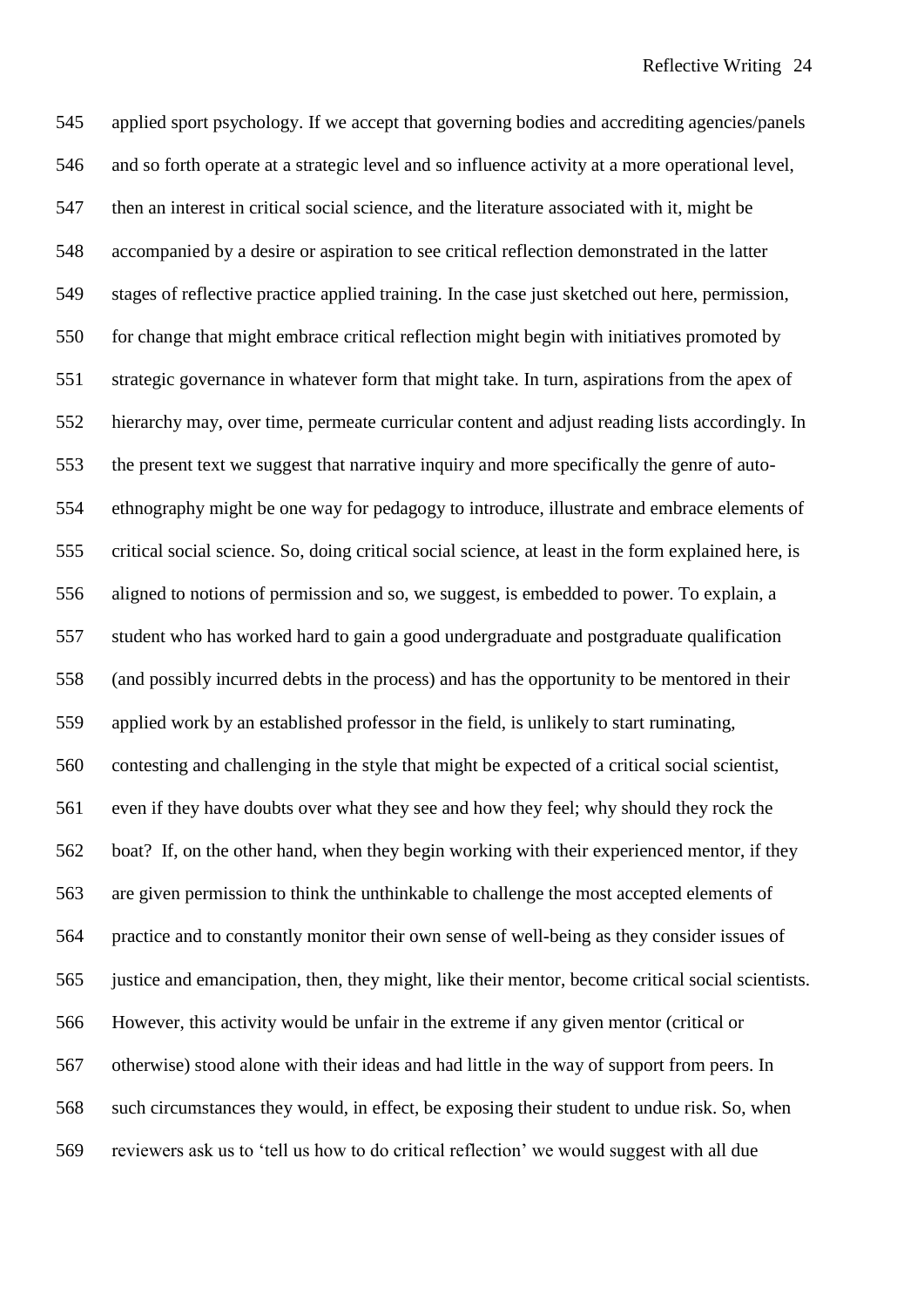respect, and at this moment in time, it is better to think about how the applied sport psychology profession might permit this way of thinking and so encourage a critical social science agenda to flourish and grow. In asking ourselves this question we returned constantly to the issue of gatekeepers and power a process that led us to wonder who owns the keys to such permission?

## Conclusion.

 If those who administer the domain of applied sport psychology wish reflective practice as a process, reflective writing as a product and evaluation as an associated procedure to be associated with critical levels of engagement, then a number of challenges will need to be met. These include a readiness to engage with a diverse and unfamiliar literature base and, through the auspices of critical social science, display a willingness to allow the foundations of contemporary practice to be regularly contested and challenged. Consequently a critical journey needs to be shared by administrative/strategic thinkers as well as mentors and practitioners. A practitioner "going it alone" may find the journey uncomfortable. Historical/traditional and/or methodological barriers to a ready appreciation of critical levels of reflection have also been suggested and the auto-ethnographic literature (though challenging and unusual for many) has been signposted here as a potential source of illustration in terms of content and style. Finally, we began the present paper by calling for a new phase of debate on the future direction of reflective practice and hope that issues raised here will help to begin that process.

- 
- 

#### References

 Anderson, A.G., Knowles, Z., & Gilbourne, D. (2004). Reflective practice for sport psychologists: Concepts, models, practical implications and thoughts on dissemination. *The Sport Psychologist*, 18, 188-203.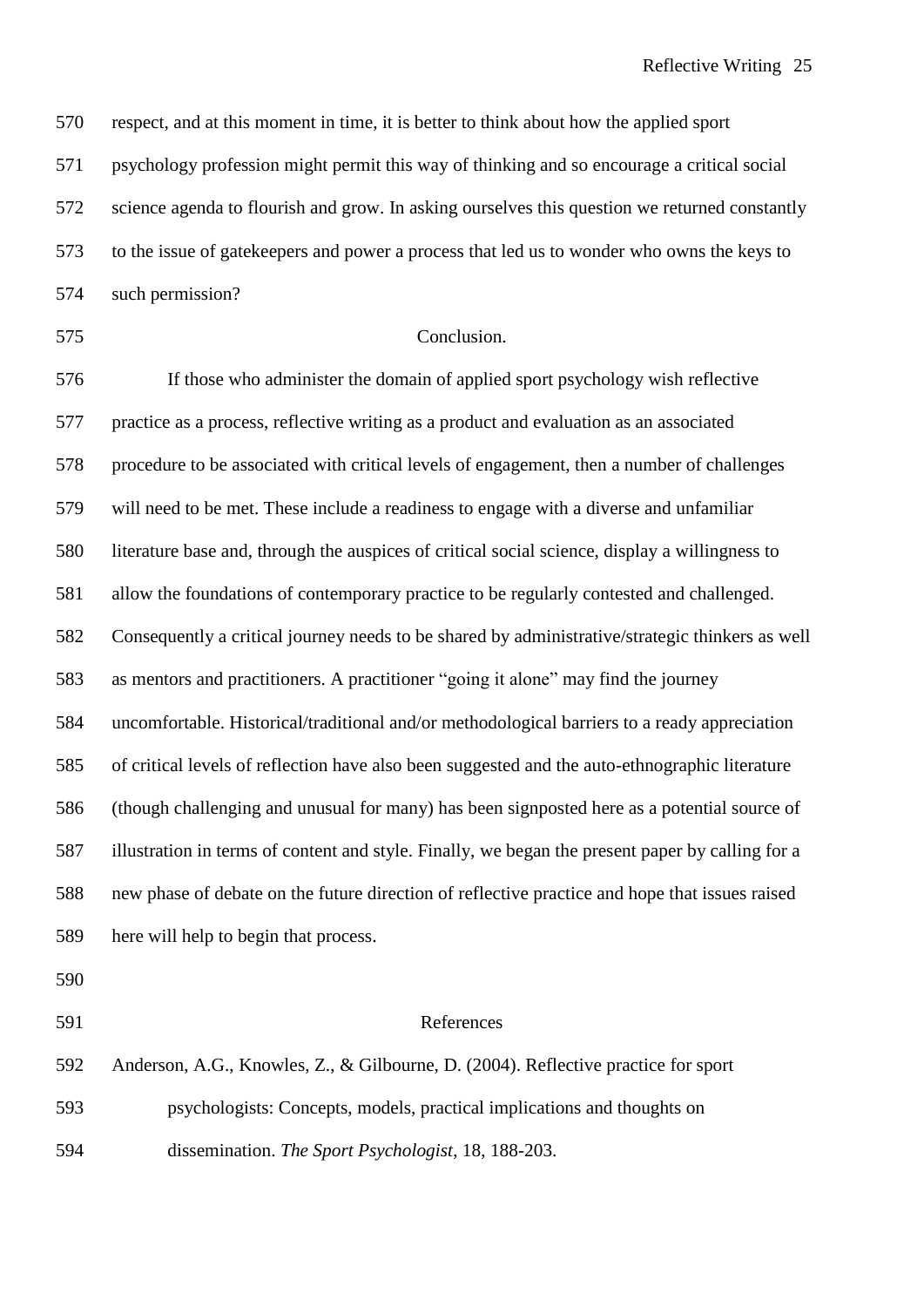- Aspland, T., MacPhearson, I., Proudford, C., & Whitmore, L. (1996). Critical collaborative
- action research and a means of curriculum inquiry and empowerment. *Educational Action Research*, 4, (1), 93-104.
- Biddle, S., Markland, D., Gilbourne, D., Chatzisanrantis, N., & Sparkes, A.C.
- (2001). Quantitative and qualitative research issues in sport psychology. *Journal of Sport Sciences*, 19, 777-809.
- Bleakley, A. (2000). Writing with invisible ink: Narrative, confessionalism and reflective practice. *Reflective Practice*, 1, 11-24.
- Bolton, G. (1999). Reflection through the looking glass: The story of a course of writing as a reflective practitioner, *Teaching in Higher Education*, 4, 193-212.
- Brown, G., Gilbourne, D., & Claydon, J. (2009). When a career ends: A short story.
- Reflective Practice, 10, 491-500.
- Carr, W. & Kemmis, S. (1986). *Becoming critical: Education, knowledge and action research.* London: Falmer Press
- Clarke, P. (2004). Coping with emotions of Olympic Performance: A case study of
- winning the Olympic gold. In D. Lavellee, J. Thatcher & M. Jones, (Eds).
- *Coping and Emotion in Sport* (pp. 239-253). Nova Science.
- Clift, E. (2005). *Women, philanthropy and social change: visions for a just society*. Hanover: University Press of New England.
- Cropley, B., Miles, A., Hanton, S., & Niven, A. (2007). Improving the delivery of
- applied sport psychology support through reflective practice. *The Sport*
- *Psychologist*, 21, 475-494.
- Dewey, J. (1933). *How we think. A restatement of the relation of reflective thinking to the educative processes*. Chicago: HR Publishers.
- Dominelli, L. (2002). *Feminist social work theory and practice.* Basingstoke: Palgrave.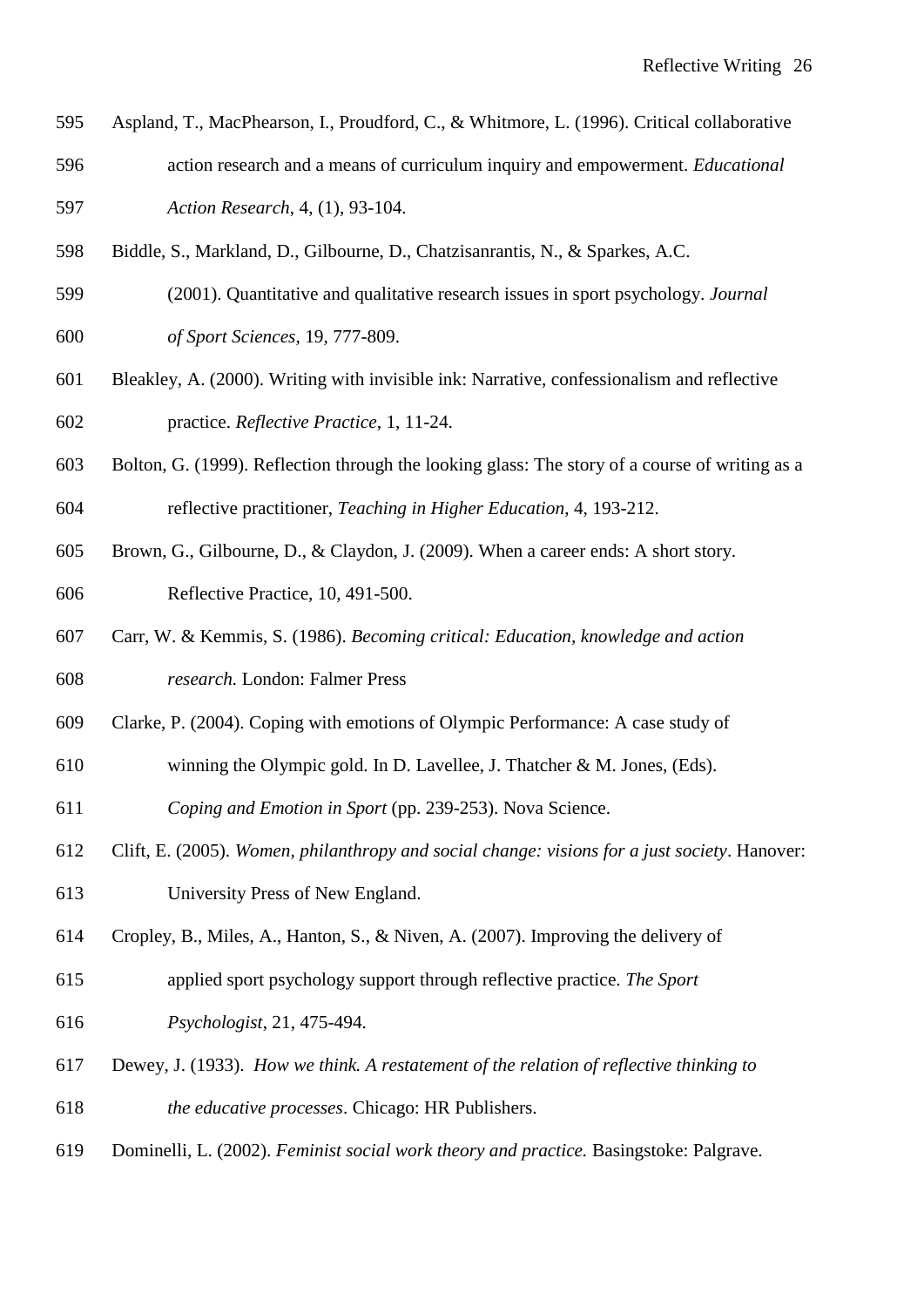- Fook, J. (1983). *Radical coursework.* St Leonards: Alen and Unwin.
- Fook, J. (1996). *The reflective researcher: social workers' theories of practice*. Sydney: Allen & Unwin.
- Fook, J. (2002). *Critical Social Work*. London: Sage.
- Gilbourne, D. (2002). Sports participation, sports injury and altered images of self: An
- autobiographical narrative of a lifelong legacy. *Reflective Practice,* 3, 71-88.
- Gilbourne, D. (1999). Collaboration and reflection: Adopting action research themes and
- processes to promote adherence to changing practice. In S.Bull (Ed.), *Adherence*
- *issues in sport and exercise*. Wiley: Chichester.
- Gilbourne, D., & Richardson, D. (2006). Tales from the field: Personal reflections on the
- provision of psychological support in professional soccer. *Psychology of Sport &*
- *Exercise*, 7, 325-337.
- Habermas, J. (1971). *Knowledge and human interest*. London: Heinemann.
- Habermas, J. (1974). *Theory and Practice.* London: Heinemann.
- Harden, J. (1996). Enlightenment, empowerment and emancipation: The case for critical
- pedagogy in nurse education. *Nurse Education Today*, 16, 32-37.
- Hart, E., & Bond, M. (1995). *Action research in health and social care*. Milton Keynes: Open University Press.
- Holly, M.L. (1989). Reflective writing and the spirit of inquiry. *Cambridge Journal of Education*, 19, 71-79.
- Holt, N. L., & Strean, W. B. (2001). Reflecting on initiating sport psychology
- consultation: A self-narrative of neophyte practice*. The Sport Psychologist*, 15, 188-204.
- Holter, I.M., & Schwartz-Barcott, D. (1993). Action research: What is it? How has it been
- used? And how can it be used in nursing? *Journal of Advanced Nursing*, 18, 298-204.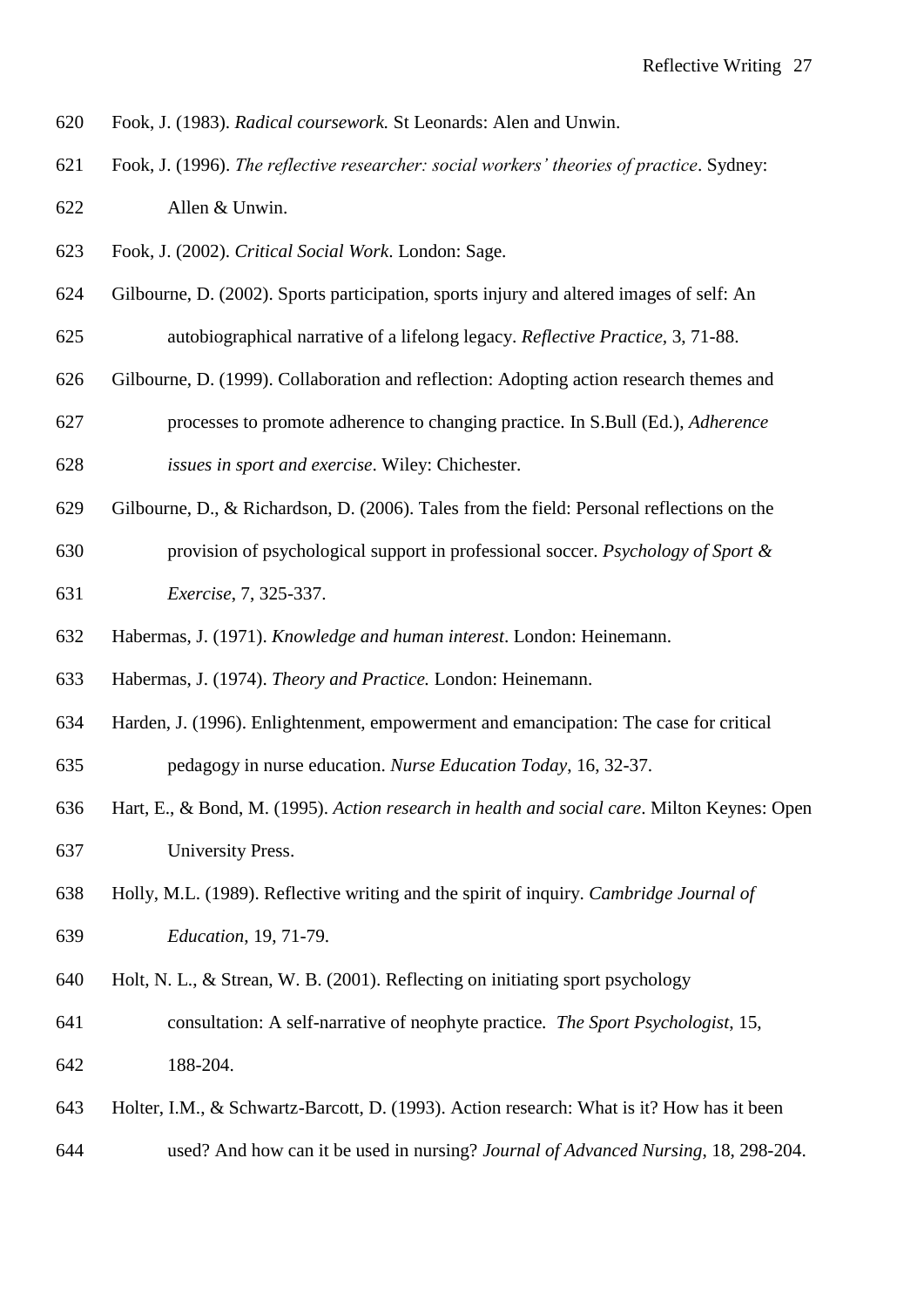- Jones, L., Evans, L., & Mullen, R. (2007). Multiple roles in an applied setting: Trainee sport psychologist, coach and researcher. *The Sport Psychologist*, 21, 210-226.
- Knowles, Z. (2009). Exploring the themes and processes of reflection: Enhancing Higher Education and professional training curriculum in the sports sciences. *Unpublished Ph.D thesis*.
- Liverpool John Moores University, UK.
- Knowles, Z., Gilbourne, D., Tomlinson, V., & Anderson, A. (2007). Reflections on the
- application of reflective practice for supervision in applied sport psychology. *The Sport Psychologist*, 21, 109-122.
- Knowles, Z., Gilbourne, D., Borrie, A., & Nevill, A. (2001). Developing the reflective sports
- coach: A study exploring the processes of reflective practice within a higher education coaching programme. *Reflective Practice*, 1, 924-935.
- Leitch, R., & Day, C. (2000). Action research and reflective practice: Towards a holistic view. *Educational Action Research*, 8, 179-193.
- Lindsey, P., Breckon, J.D., Thomas, O., & Maynard, I.W. (2007). In pursuit of
- congruence: A personal reflection on methods and philosophy in applied practice. *The Sport Psychologist*, 21, 335-352.
- McCann, S.C. (2000). Doing sport psychology at the really big show. In M.B. Andersen
- (Ed) *Doing sport psychology*. Champaign, ILL: Human Kinetics.
- Moreau, M. (1979). A structural approach to social work practice. *Canadian Journal of*
- *Social Work Education,* 5, 78-93.
- Morley, C. (2007). Engaging practitioners with critical reflection: issues and dilemmas.
- *Reflective Practice*, 8, 61-74.
- O'Connor, A., Hyde, A., & Treacy, M. (2003). Nurse teachers' constructions of reflection
- and reflective practice. *Reflective Practice*, 4, 107-119.